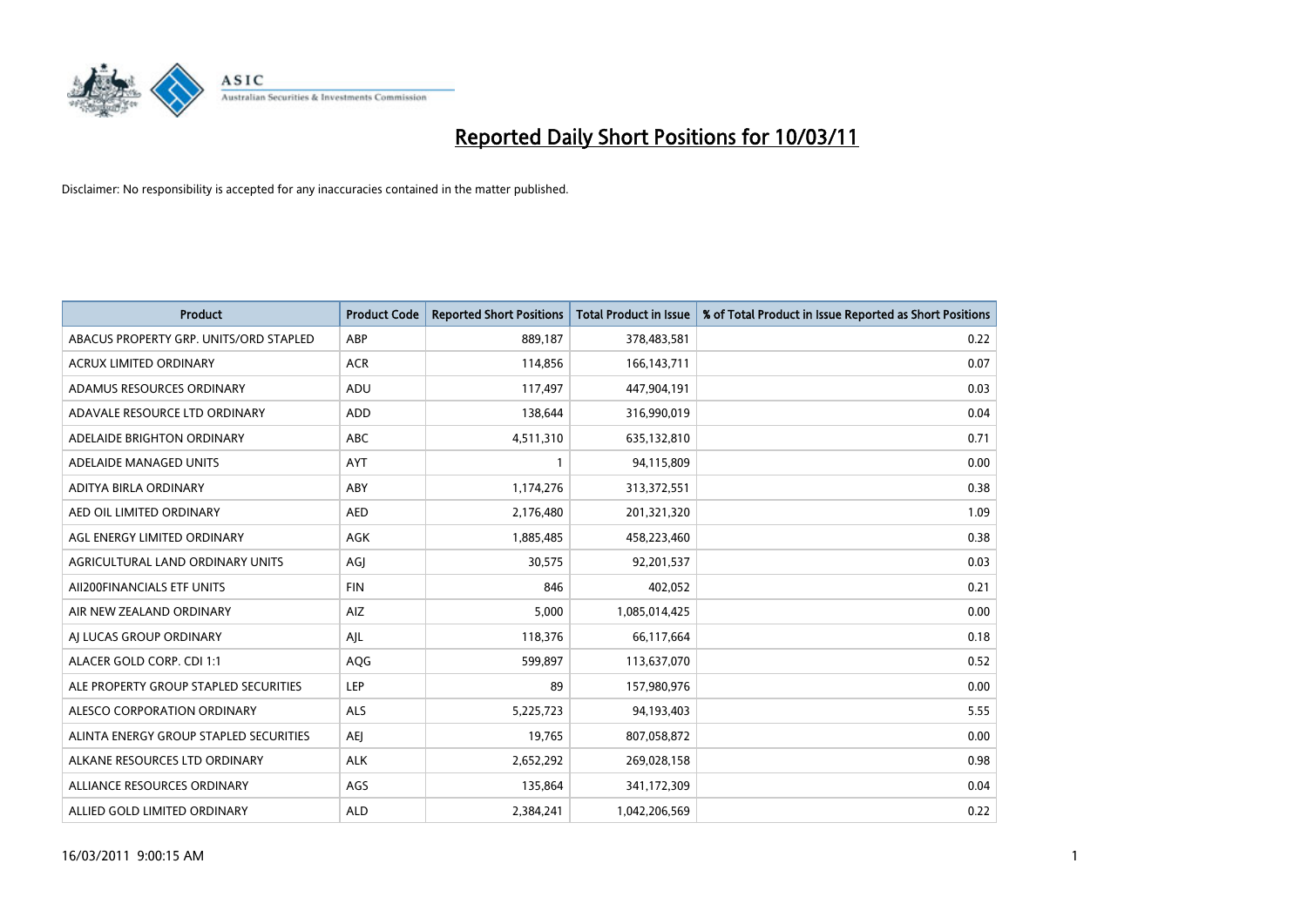

| <b>Product</b>                          | <b>Product Code</b> | <b>Reported Short Positions</b> | <b>Total Product in Issue</b> | % of Total Product in Issue Reported as Short Positions |
|-----------------------------------------|---------------------|---------------------------------|-------------------------------|---------------------------------------------------------|
| ALUMINA LIMITED ORDINARY                | <b>AWC</b>          | 21,827,435                      | 2,440,196,187                 | 0.87                                                    |
| AMADEUS ENERGY ORDINARY                 | AMU                 | 454.000                         | 300,288,855                   | 0.15                                                    |
| AMALGAMATED HOLDINGS ORDINARY           | <b>AHD</b>          | 4,780                           | 157,452,483                   | 0.00                                                    |
| AMCOR LIMITED ORDINARY                  | <b>AMC</b>          | 4,602,508                       | 1,226,387,533                 | 0.36                                                    |
| AMP CAPITAL CHINA ORDINARY UNITS        | <b>AGF</b>          | 65,310                          | 337,034,455                   | 0.02                                                    |
| AMP LIMITED DEF EX AXA APH              | <b>AMPN</b>         | 736,084                         | 722,167,556                   | 0.10                                                    |
| AMP LIMITED ORDINARY                    | AMP                 | 50,243,543                      | 2,094,424,200                 | 2.36                                                    |
| AMPELLA MINING ORDINARY                 | AMX                 | 262,209                         | 202,975,108                   | 0.12                                                    |
| ANSELL LIMITED ORDINARY                 | <b>ANN</b>          | 4,911,293                       | 133,007,903                   | 3.68                                                    |
| ANTARES ENERGY LTD ORDINARY             | <b>AZZ</b>          | 2,094,437                       | 283,000,000                   | 0.76                                                    |
| ANZ BANKING GRP LTD ORDINARY            | ANZ                 | 5,013,915                       | 2,596,366,910                 | 0.18                                                    |
| APA GROUP STAPLED SECURITIES            | APA                 | 6,343,417                       | 551,689,118                   | 1.14                                                    |
| APEX MINERALS NL ORDINARY               | <b>AXM</b>          | 885,146                         | 3,917,821,105                 | 0.02                                                    |
| APN EUROPEAN RETAIL UNITS STAPLED SEC.  | <b>AEZ</b>          | 11,832                          | 544,910,660                   | 0.00                                                    |
| APN NEWS & MEDIA ORDINARY               | <b>APN</b>          | 18,530,499                      | 606,084,019                   | 3.07                                                    |
| AQUARIUS PLATINUM. ORDINARY             | <b>AOP</b>          | 2,220,217                       | 463,266,640                   | 0.49                                                    |
| AQUILA RESOURCES ORDINARY               | <b>AQA</b>          | 3,184,730                       | 374,323,124                   | 0.86                                                    |
| ARAFURA RESOURCE LTD ORDINARY           | ARU                 | 4,127,064                       | 367,930,342                   | 1.13                                                    |
| ARB CORPORATION ORDINARY                | ARP                 | 3,017                           | 72,481,302                    | 0.00                                                    |
| ARDENT LEISURE GROUP STAPLED SECURITIES | AAD                 | 766.026                         | 318,147,978                   | 0.22                                                    |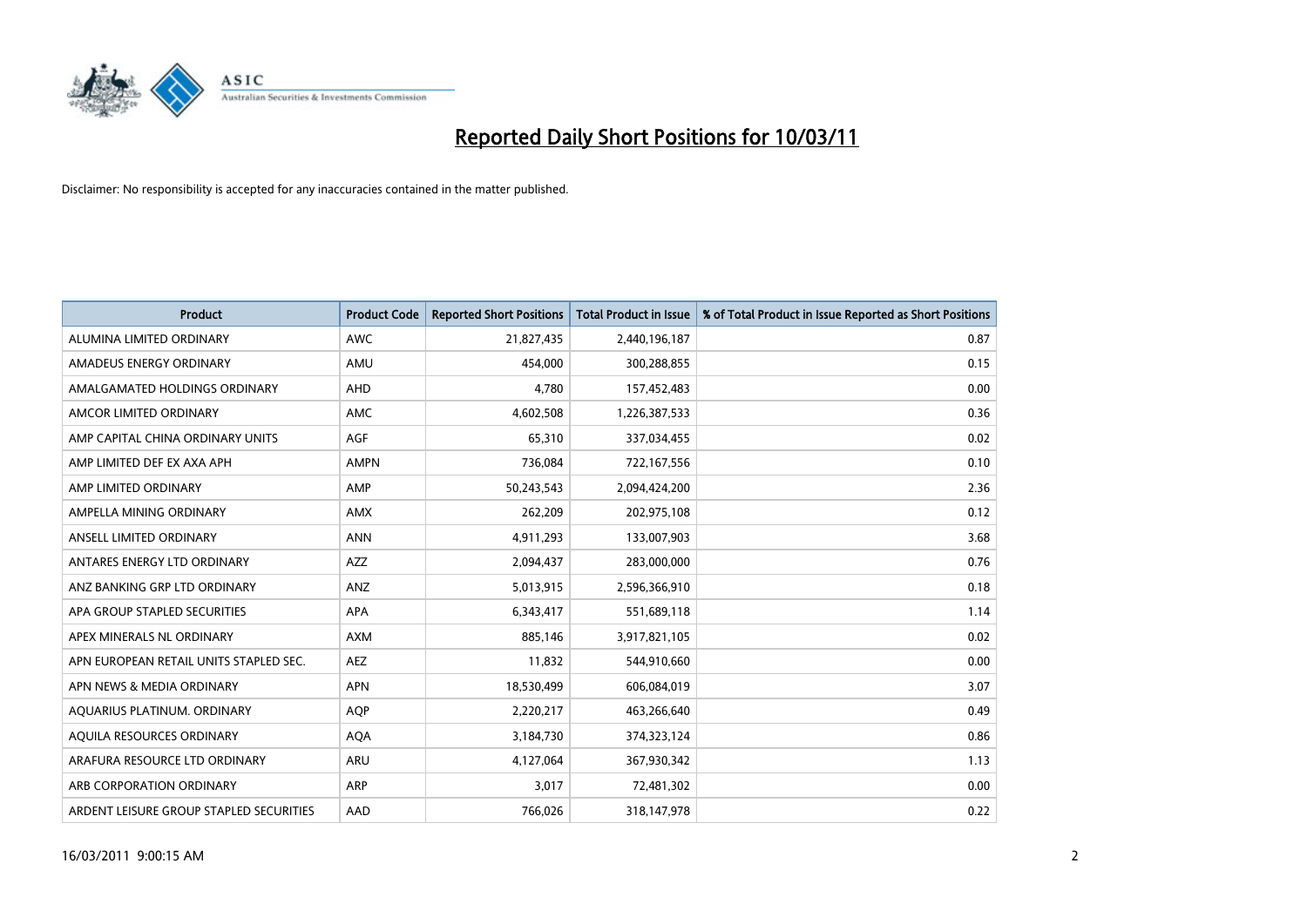

| <b>Product</b>                          | <b>Product Code</b> | <b>Reported Short Positions</b> | <b>Total Product in Issue</b> | % of Total Product in Issue Reported as Short Positions |
|-----------------------------------------|---------------------|---------------------------------|-------------------------------|---------------------------------------------------------|
| ARISTOCRAT LEISURE ORDINARY             | ALL                 | 28,486,625                      | 533,983,910                   | 5.35                                                    |
| ASCIANO LIMITED ORDINARY                | <b>AIO</b>          | 36,837,570                      | 2,926,103,883                 | 1.26                                                    |
| ASG GROUP LIMITED ORDINARY              | <b>ASZ</b>          | 6,170                           | 168,247,718                   | 0.00                                                    |
| ASPEN GROUP ORD/UNITS STAPLED           | <b>APZ</b>          | 1,069,143                       | 592,674,670                   | 0.16                                                    |
| ASPIRE MINING LTD ORDINARY              | <b>AKM</b>          | 21,827                          | 534,723,044                   | 0.00                                                    |
| ASTON RES LTD ORDINARY                  | <b>AZT</b>          | 3,869                           | 204,527,604                   | 0.00                                                    |
| ASTRO JAP PROP GROUP STAPLED SECURITIES | AJA                 | 20,671                          | 50,821,741                    | 0.04                                                    |
| ASX LIMITED ORDINARY                    | ASX                 | 903,063                         | 175,136,729                   | 0.52                                                    |
| ATLANTIC LIMITED ORDINARY               | ATI                 | 655,605                         | 112,253,148                   | 0.59                                                    |
| ATLAS IRON LIMITED ORDINARY             | <b>AGO</b>          | 7,307,897                       | 815,639,834                   | 0.89                                                    |
| AURORA MINERALS LTD ORDINARY            | <b>ARM</b>          | 1,063                           | 104,167,499                   | 0.00                                                    |
| <b>AURORA OIL &amp; GAS ORDINARY</b>    | <b>AUT</b>          | 791,829                         | 403,437,342                   | 0.18                                                    |
| AUSDRILL LIMITED ORDINARY               | ASL                 | 443,285                         | 262,933,906                   | 0.16                                                    |
| AUSENCO LIMITED ORDINARY                | AAX                 | 3,386,825                       | 122,511,701                   | 2.74                                                    |
| <b>AUSTAL LIMITED ORDINARY</b>          | ASB                 | 166,494                         | 188,069,638                   | 0.08                                                    |
| AUSTAR UNITED ORDINARY                  | <b>AUN</b>          | 7,058,926                       | 1,271,357,418                 | 0.55                                                    |
| AUSTBROKERS HOLDINGS ORDINARY           | <b>AUB</b>          | $\overline{2}$                  | 54,339,433                    | 0.00                                                    |
| AUSTIN ENGINEERING ORDINARY             | <b>ANG</b>          | 21,524                          | 71,714,403                    | 0.03                                                    |
| <b>AUSTRALAND ASSETS ASSETS</b>         | <b>AAZPB</b>        | 1,168                           | 2,750,000                     | 0.04                                                    |
| AUSTRALAND PROPERTY STAPLED SECURITY    | <b>ALZ</b>          | 679,065                         | 576,837,197                   | 0.10                                                    |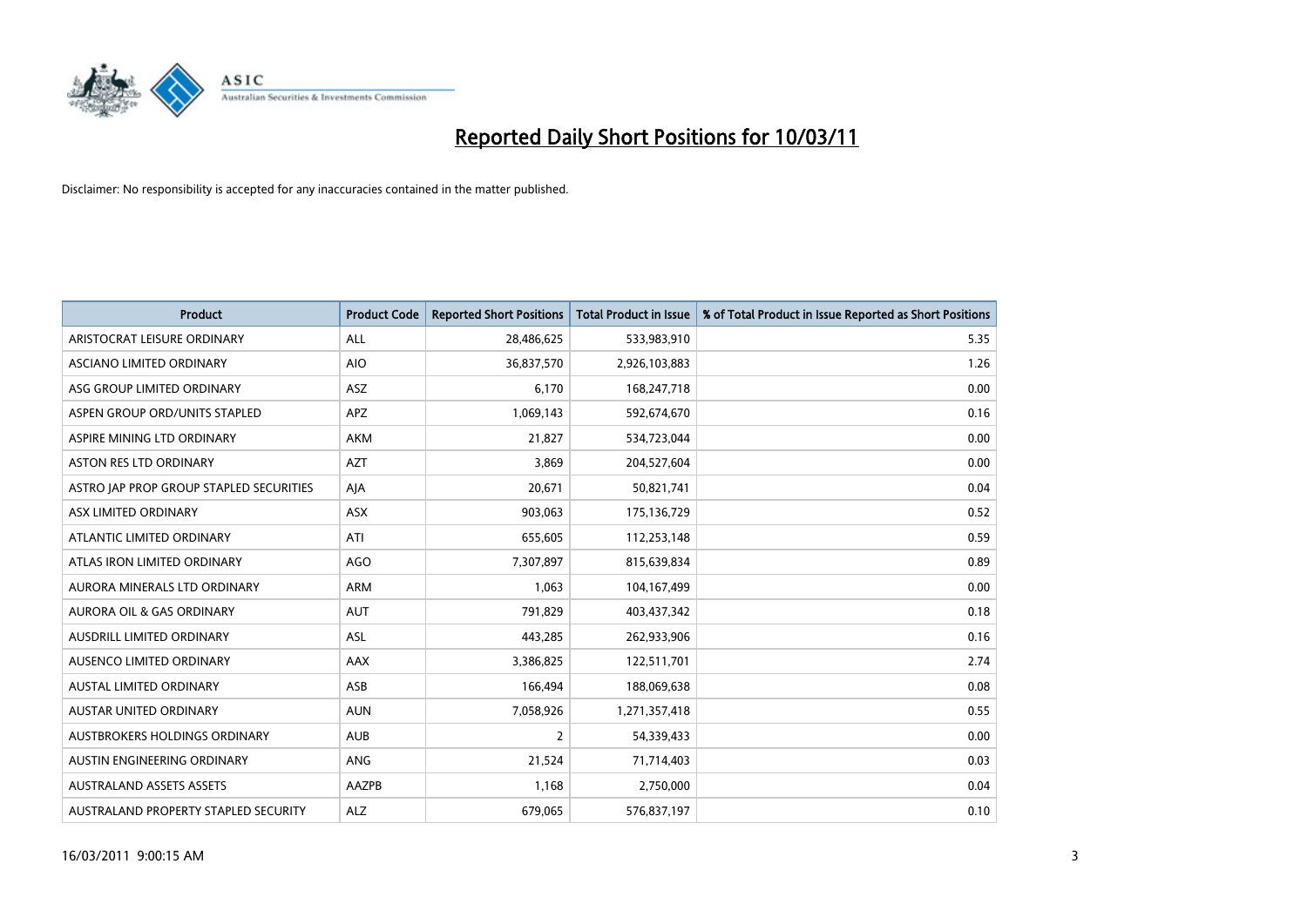

| <b>Product</b>                       | <b>Product Code</b> | <b>Reported Short Positions</b> | <b>Total Product in Issue</b> | % of Total Product in Issue Reported as Short Positions |
|--------------------------------------|---------------------|---------------------------------|-------------------------------|---------------------------------------------------------|
| AUSTRALIAN AGRICULT, ORDINARY        | AAC                 | 4,710,406                       | 264,264,459                   | 1.75                                                    |
| AUSTRALIAN EDUCATION UNITS           | <b>AEU</b>          | 625,000                         | 134,973,383                   | 0.46                                                    |
| AUSTRALIAN INFRASTR, UNITS/ORDINARY  | <b>AIX</b>          | 724,267                         | 620,733,944                   | 0.11                                                    |
| AUSTRALIAN MINES LTD ORDINARY        | <b>AUZ</b>          | 1,400,000                       | 396,909,440                   | 0.35                                                    |
| AUSTRALIAN PHARM, ORDINARY           | API                 | 1,122,199                       | 488,115,883                   | 0.22                                                    |
| AUTOMOTIVE HOLDINGS ORDINARY         | <b>AHE</b>          | 152,467                         | 226,387,577                   | 0.07                                                    |
| AVEXA LIMITED ORDINARY               | <b>AVX</b>          | 243,657                         | 847,688,779                   | 0.03                                                    |
| AWE LIMITED ORDINARY                 | <b>AWE</b>          | 4,140,157                       | 521,871,941                   | 0.79                                                    |
| AXA ASIA PACIFIC ORDINARY            | <b>AXA</b>          | 4,528,786                       | 2,067,095,545                 | 0.21                                                    |
| AZUMAH RESOURCES ORDINARY            | <b>AZM</b>          | 28,469                          | 272,696,055                   | 0.01                                                    |
| <b>BANDANNA ENERGY ORDINARY</b>      | <b>BND</b>          | 86,241                          | 426,265,482                   | 0.02                                                    |
| BANK OF QUEENSLAND. ORDINARY         | <b>BOQ</b>          | 3,009,241                       | 222,072,957                   | 1.34                                                    |
| <b>BANNERMAN RESOURCES ORDINARY</b>  | <b>BMN</b>          | 58,510                          | 234,435,934                   | 0.02                                                    |
| <b>BASS STRAIT OIL CO ORDINARY</b>   | <b>BAS</b>          | 1,482                           | 291,030,250                   | 0.00                                                    |
| <b>BATHURST RESOURCES ORDINARY</b>   | <b>BTU</b>          | 3,624,040                       | 613,291,330                   | 0.59                                                    |
| <b>BAUXITE RESOURCE LTD ORDINARY</b> | <b>BAU</b>          | 96,297                          | 235,379,896                   | 0.04                                                    |
| <b>BC IRON LIMITED ORDINARY</b>      | <b>BCI</b>          | 49,704                          | 94,111,000                    | 0.05                                                    |
| <b>BEACH ENERGY LIMITED ORDINARY</b> | <b>BPT</b>          | 2,875,789                       | 1,099,021,290                 | 0.26                                                    |
| BENDIGO AND ADELAIDE ORDINARY        | <b>BEN</b>          | 6,495,821                       | 357,645,518                   | 1.80                                                    |
| BERKELEY RESOURCES ORDINARY          | <b>BKY</b>          | 174,350                         | 174,298,148                   | 0.10                                                    |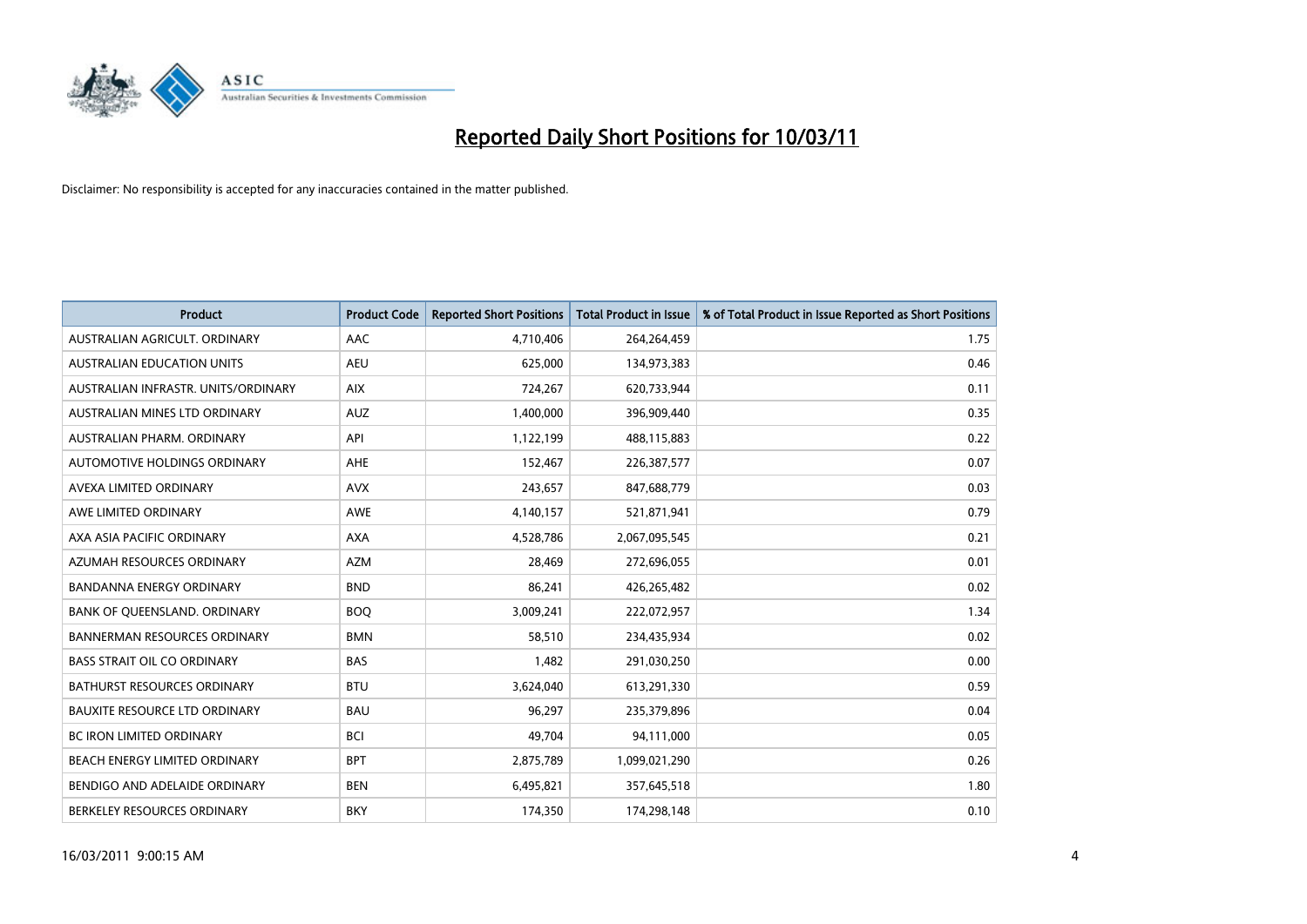

| <b>Product</b>                       | <b>Product Code</b> | <b>Reported Short Positions</b> | <b>Total Product in Issue</b> | % of Total Product in Issue Reported as Short Positions |
|--------------------------------------|---------------------|---------------------------------|-------------------------------|---------------------------------------------------------|
| BETASHARES ASX FIN ETF UNITS         | <b>OFN</b>          | 28,500                          | 4,509,251                     | 0.63                                                    |
| BETASHARES ASX RES ETF UNITS         | <b>ORE</b>          | 145,000                         | 4,519,432                     | 3.21                                                    |
| <b>BHP BILLITON LIMITED ORDINARY</b> | <b>BHP</b>          | 35,912,756                      | 3,356,081,497                 | 1.04                                                    |
| <b>BILLABONG ORDINARY</b>            | <b>BBG</b>          | 11,204,061                      | 253,613,826                   | 4.43                                                    |
| <b>BIOTA HOLDINGS ORDINARY</b>       | <b>BTA</b>          | 2,297,613                       | 181,417,556                   | 1.27                                                    |
| <b>BISALLOY STEEL ORDINARY</b>       | <b>BIS</b>          | 84,480                          | 216,455,965                   | 0.04                                                    |
| BKI INVESTMENT LTD ORDINARY          | <b>BKI</b>          | 508                             | 422,863,407                   | 0.00                                                    |
| <b>BLACKMORES LIMITED ORDINARY</b>   | <b>BKL</b>          | 67                              | 16,744,292                    | 0.00                                                    |
| <b>BLACKTHORN RESOURCES ORDINARY</b> | <b>BTR</b>          | 35,848                          | 106,885,300                   | 0.03                                                    |
| <b>BLUESCOPE STEEL LTD ORDINARY</b>  | <b>BSL</b>          | 32,265,561                      | 1,842,207,385                 | 1.74                                                    |
| <b>BOART LONGYEAR ORDINARY</b>       | <b>BLY</b>          | 3,858,610                       | 461,163,412                   | 0.83                                                    |
| <b>BOOM LOGISTICS ORDINARY</b>       | <b>BOL</b>          | 337,999                         | 461,500,712                   | 0.07                                                    |
| BORAL LIMITED, ORDINARY              | <b>BLD</b>          | 29,452,220                      | 724,542,308                   | 4.03                                                    |
| BOTSWANA METALS LTD ORDINARY         | <b>BML</b>          | 7,000                           | 143,717,013                   | 0.00                                                    |
| <b>BOW ENERGY LIMITED ORDINARY</b>   | <b>BOW</b>          | 1,179,743                       | 348,972,041                   | 0.34                                                    |
| BRADKEN LIMITED ORDINARY             | <b>BKN</b>          | 2,814,124                       | 139,643,011                   | 2.01                                                    |
| <b>BRAMBLES LIMITED ORDINARY</b>     | <b>BXB</b>          | 15,656,424                      | 1,450,698,389                 | 1.03                                                    |
| BREVILLE GROUP LTD ORDINARY          | <b>BRG</b>          | 2,740                           | 129,615,322                   | 0.00                                                    |
| <b>BRICKWORKS LIMITED ORDINARY</b>   | <b>BKW</b>          | 16,599                          | 147,567,333                   | 0.01                                                    |
| <b>BROCKMAN RESOURCES ORDINARY</b>   | <b>BRM</b>          | 75,281                          | 144,803,151                   | 0.06                                                    |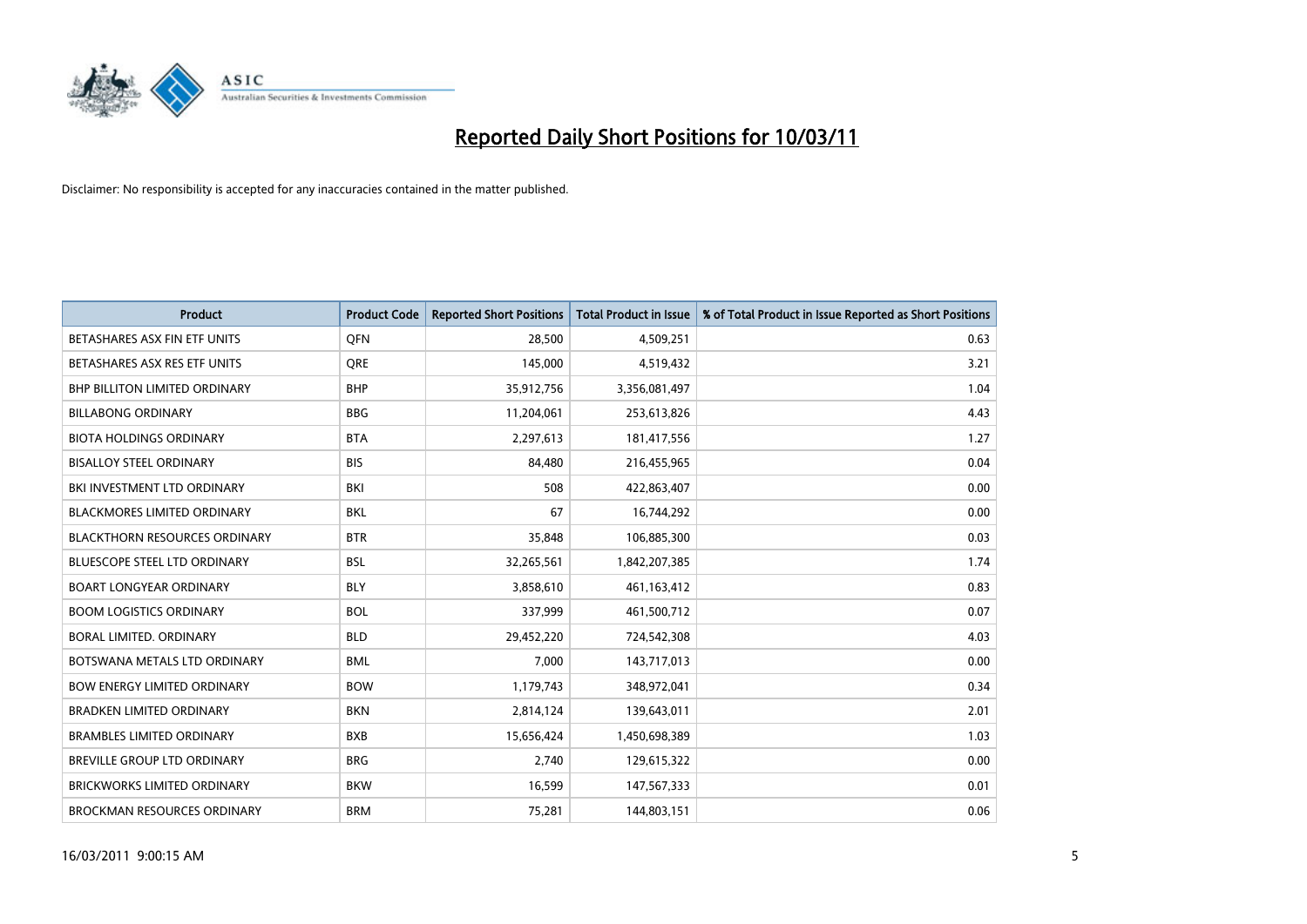

| <b>Product</b>                        | <b>Product Code</b> | <b>Reported Short Positions</b> | <b>Total Product in Issue</b> | % of Total Product in Issue Reported as Short Positions |
|---------------------------------------|---------------------|---------------------------------|-------------------------------|---------------------------------------------------------|
| BT INVESTMENT MNGMNT ORDINARY         | <b>BTT</b>          | 554,785                         | 160,000,000                   | 0.35                                                    |
| BUNNINGS WAREHOUSE ORDINARY UNITS     | <b>BWP</b>          | 1,135,412                       | 479,870,962                   | 0.22                                                    |
| <b>BURU ENERGY ORDINARY</b>           | <b>BRU</b>          | 155,589                         | 182,780,549                   | 0.09                                                    |
| CABCHARGE AUSTRALIA ORDINARY          | CAB                 | 981,715                         | 120,437,014                   | 0.81                                                    |
| CALTEX AUSTRALIA ORDINARY             | <b>CTX</b>          | 5,540,789                       | 270,000,000                   | 2.05                                                    |
| <b>CAMPBELL BROTHERS ORDINARY</b>     | <b>CPB</b>          | 430,092                         | 67,503,411                    | 0.64                                                    |
| CAPE LAMBERT RES LTD ORDINARY         | <b>CFE</b>          | 372,322                         | 571,849,603                   | 0.06                                                    |
| CARABELLA RES LTD ORDINARY            | <b>CLR</b>          | 26,600                          | 38,626,388                    | 0.07                                                    |
| <b>CARBON ENERGY ORDINARY</b>         | <b>CNX</b>          | 1,040,124                       | 670,872,650                   | 0.14                                                    |
| <b>CARDNO LIMITED ORDINARY</b>        | CDD                 | 13,725                          | 106,638,932                   | 0.01                                                    |
| CARNARVON PETROLEUM ORDINARY          | <b>CVN</b>          | 2,967,577                       | 687,820,634                   | 0.42                                                    |
| <b>CARNEGIE WAVE ENERGY ORDINARY</b>  | <b>CWE</b>          | 83,000                          | 859,087,627                   | 0.01                                                    |
| <b>CARPATHIAN RESOURCES ORDINARY</b>  | <b>CPN</b>          | 75,000                          | 265,533,501                   | 0.03                                                    |
| CARPENTARIA EXP. LTD ORDINARY         | CAP                 | 9,777                           | 94,341,301                    | 0.01                                                    |
| CARSALES.COM LTD ORDINARY             | <b>CRZ</b>          | 2,898,978                       | 234,073,300                   | 1.23                                                    |
| CASH CONVERTERS ORD/DIV ACCESS        | CCV                 | 94,173                          | 379,761,025                   | 0.02                                                    |
| <b>CASPIAN OIL &amp; GAS ORDINARY</b> | <b>CIG</b>          | 50,000                          | 1,331,500,513                 | 0.00                                                    |
| CATALPA RESOURCES ORDINARY            | CAH                 | 1,243,184                       | 177,954,355                   | 0.70                                                    |
| <b>CEC GROUP LIMITED ORDINARY</b>     | <b>CEG</b>          | 1,750                           | 79,662,662                    | 0.00                                                    |
| <b>CELLNET GROUP ORDINARY</b>         | <b>CLT</b>          | 1,342                           | 61,607,477                    | 0.00                                                    |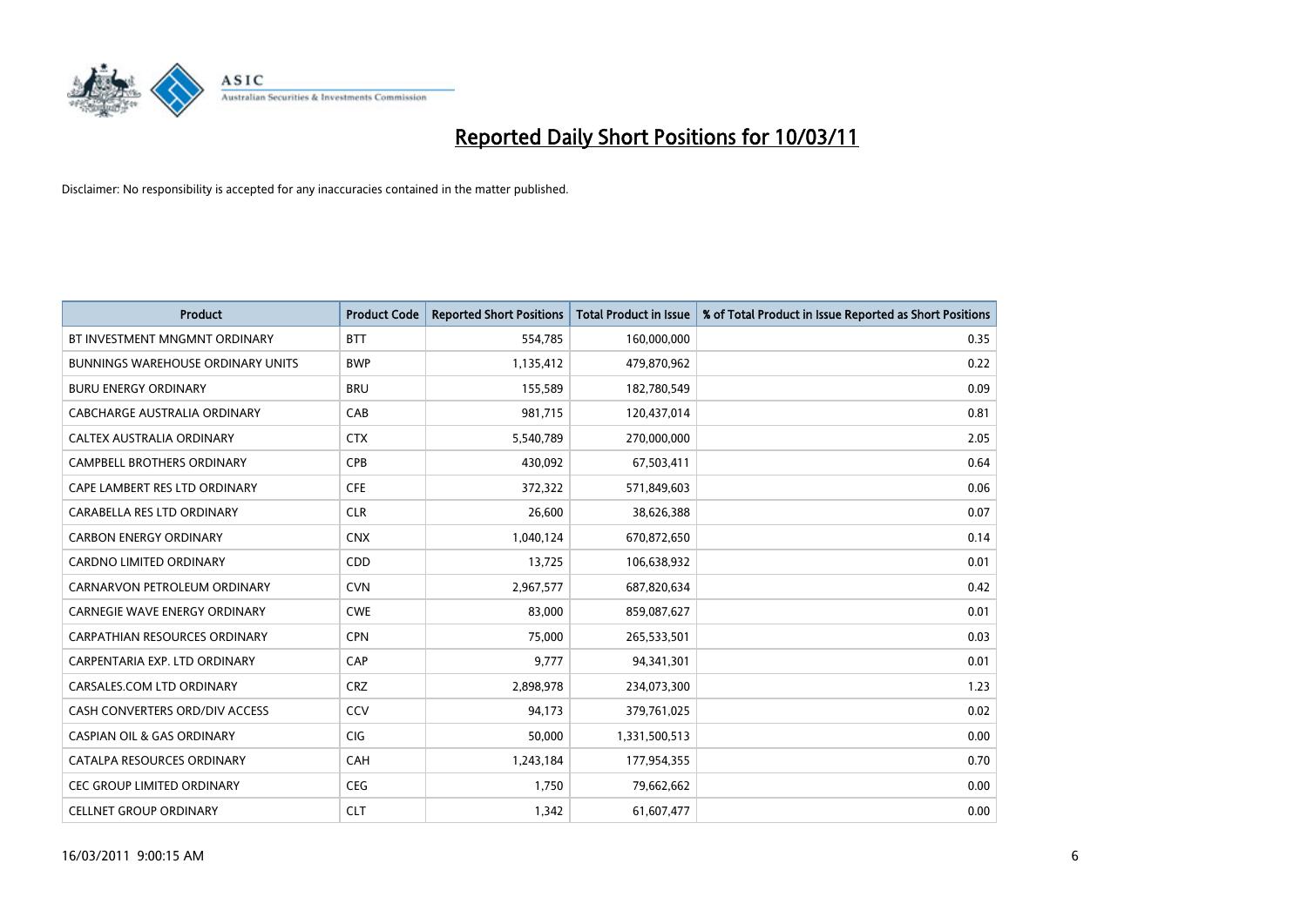

| <b>Product</b>                                | <b>Product Code</b> | <b>Reported Short Positions</b> | <b>Total Product in Issue</b> | % of Total Product in Issue Reported as Short Positions |
|-----------------------------------------------|---------------------|---------------------------------|-------------------------------|---------------------------------------------------------|
| CENTRAL PETROLEUM ORDINARY                    | <b>CTP</b>          | 163,513                         | 982,298,842                   | 0.02                                                    |
| <b>CENTRO PROPERTIES UNITS/ORD STAPLED</b>    | <b>CNP</b>          | 324,031                         | 972,414,514                   | 0.03                                                    |
| <b>CENTRO RETAIL GROUP STAPLED SECURITIES</b> | <b>CER</b>          | 1,392,962                       | 2,286,399,424                 | 0.06                                                    |
| CERAMIC FUEL CELLS ORDINARY                   | <b>CFU</b>          | 759,154                         | 1,201,353,566                 | 0.06                                                    |
| <b>CFS RETAIL PROPERTY UNITS</b>              | <b>CFX</b>          | 41,993,421                      | 2,839,591,911                 | 1.46                                                    |
| <b>CGA MINING LIMITED ORDINARY</b>            | <b>CGX</b>          | 41,249                          | 333,265,726                   | 0.01                                                    |
| <b>CHALICE GOLD MINES ORDINARY</b>            | <b>CHN</b>          | 59,200                          | 214,455,886                   | 0.03                                                    |
| <b>CHALLENGER DIV.PRO. STAPLED UNITS</b>      | <b>CDI</b>          | 54,391                          | 913,426,007                   | 0.00                                                    |
| CHALLENGER INFRAST. STAPLED UNITS             | <b>CIF</b>          | 231,932                         | 316,223,785                   | 0.07                                                    |
| <b>CHALLENGER LIMITED ORDINARY</b>            | <b>CGF</b>          | 7,080,654                       | 500,941,031                   | 1.43                                                    |
| CHANDLER MACLEOD LTD ORDINARY                 | <b>CMG</b>          | 11,970                          | 463,971,344                   | 0.00                                                    |
| CHARTER HALL GROUP STAPLED US PROHIBIT.       | <b>CHC</b>          | 522,888                         | 306,341,814                   | 0.15                                                    |
| <b>CHARTER HALL OFFICE UNIT</b>               | COO                 | 1,887,108                       | 493,319,730                   | 0.37                                                    |
| <b>CHARTER HALL RETAIL UNITS</b>              | <b>COR</b>          | 827,203                         | 305,810,723                   | 0.26                                                    |
| CHEMGENEX PHARMACEUT ORDINARY                 | <b>CXS</b>          | 89,061                          | 283,348,870                   | 0.03                                                    |
| CITIGOLD CORP LTD ORDINARY                    | <b>CTO</b>          | 2,089,215                       | 1,040,278,301                 | 0.20                                                    |
| CLINUVEL PHARMACEUT, ORDINARY                 | <b>CUV</b>          | 19,511                          | 30,379,956                    | 0.06                                                    |
| <b>CLOUGH LIMITED ORDINARY</b>                | <b>CLO</b>          | 409,610                         | 770,916,269                   | 0.04                                                    |
| <b>COAL &amp; ALLIED ORDINARY</b>             | <b>CNA</b>          | 23,285                          | 86,584,735                    | 0.03                                                    |
| COAL OF AFRICA LTD ORDINARY                   | <b>CZA</b>          | 1,148,157                       | 530,514,663                   | 0.21                                                    |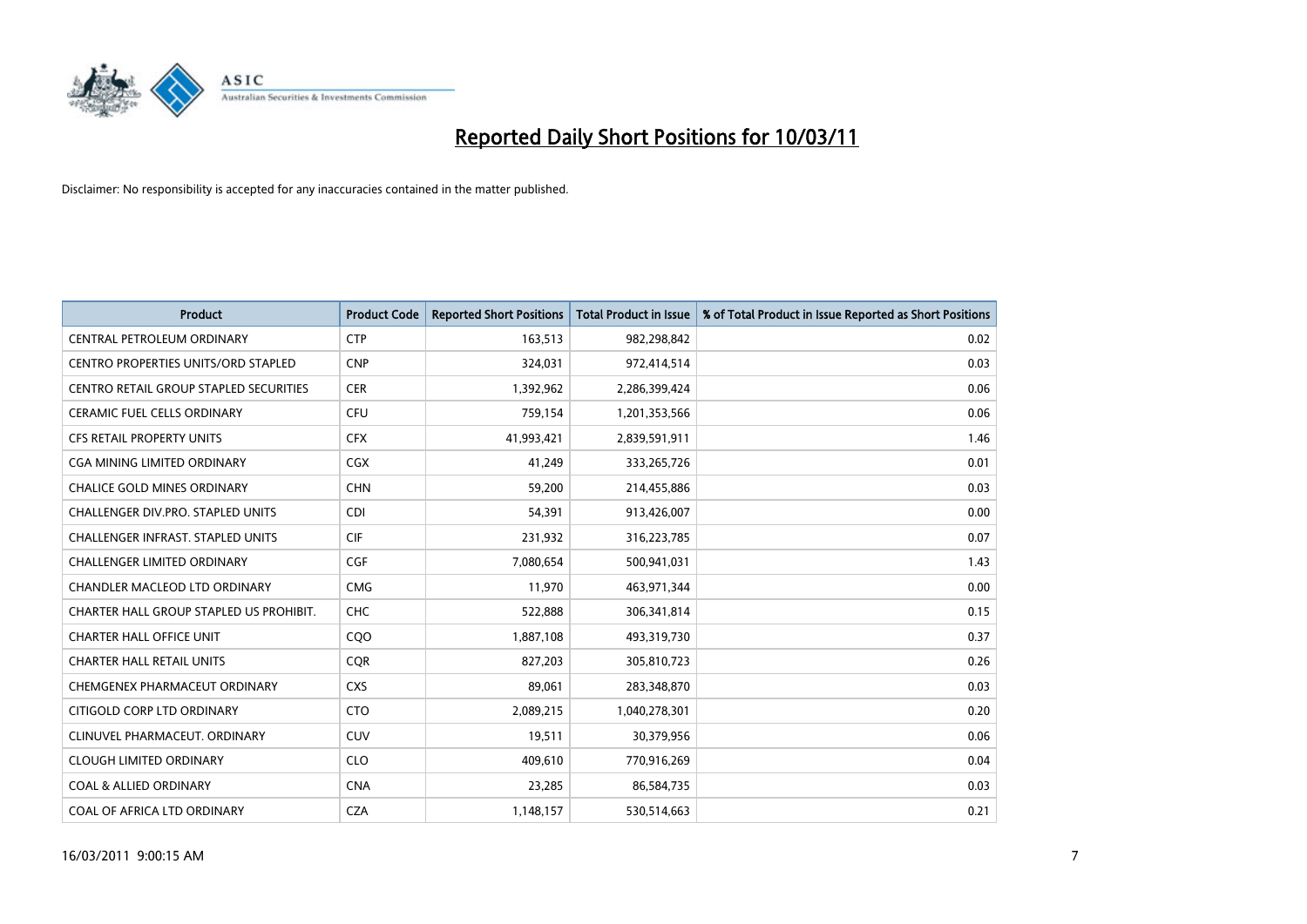

| <b>Product</b>                          | <b>Product Code</b> | <b>Reported Short Positions</b> | <b>Total Product in Issue</b> | % of Total Product in Issue Reported as Short Positions |
|-----------------------------------------|---------------------|---------------------------------|-------------------------------|---------------------------------------------------------|
| <b>COALSPUR MINES LTD ORDINARY</b>      | <b>CPL</b>          | 1,717,875                       | 488,423,859                   | 0.34                                                    |
| COCA-COLA AMATIL ORDINARY               | <b>CCL</b>          | 6,100,903                       | 756,004,067                   | 0.81                                                    |
| <b>COCHLEAR LIMITED ORDINARY</b>        | <b>COH</b>          | 1,550,105                       | 56,745,023                    | 2.72                                                    |
| COCKATOO COAL ORDINARY                  | <b>COK</b>          | 4,094,804                       | 1,016,096,908                 | 0.40                                                    |
| <b>COFFEY INTERNATIONAL ORDINARY</b>    | <b>COF</b>          | 585,018                         | 133,809,238                   | 0.43                                                    |
| <b>COKAL LTD ORDINARY</b>               | <b>CKA</b>          | 392,815                         | 112,083,735                   | 0.35                                                    |
| COMMONWEALTH BANK, ORDINARY             | <b>CBA</b>          | 14,721,809                      | 1,548,932,074                 | 0.92                                                    |
| COMMONWEALTH PROP ORDINARY UNITS        | <b>CPA</b>          | 18,370,437                      | 2,449,599,711                 | 0.77                                                    |
| <b>COMPASS RESOURCES ORDINARY</b>       | <b>CMR</b>          | 160,952                         | 147,402,920                   | 0.11                                                    |
| <b>COMPUTERSHARE LTD ORDINARY</b>       | <b>CPU</b>          | 3,080,613                       | 555,664,059                   | 0.52                                                    |
| <b>CONNECTEAST GROUP STAPLED</b>        | <b>CEU</b>          | 48,527,003                      | 3,940,145,951                 | 1.24                                                    |
| CONQUEST MINING ORDINARY                | COT                 | 517,945                         | 583,241,478                   | 0.09                                                    |
| CONSOLIDATED MEDIA, ORDINARY            | <b>CMJ</b>          | 2,626,678                       | 561,834,996                   | 0.47                                                    |
| <b>CONTANGO MICROCAP ORDINARY</b>       | <b>CTN</b>          | 7,500                           | 145,708,783                   | 0.01                                                    |
| <b>COOPER ENERGY LTD ORDINARY</b>       | <b>COE</b>          | 1,464,460                       | 292,576,001                   | 0.50                                                    |
| <b>COPPER STRIKE LTD ORDINARY</b>       | <b>CSE</b>          | 714                             | 129,455,571                   | 0.00                                                    |
| <b>CORDLIFE LIMITED ORDINARY</b>        | CBB                 |                                 | 145,360,920                   | 0.00                                                    |
| COUNT FINANCIAL ORDINARY                | COU                 | 691,875                         | 262,212,976                   | 0.27                                                    |
| <b>CRANE GROUP LIMITED ORDINARY</b>     | <b>CRG</b>          | 1,467,036                       | 79,110,667                    | 1.86                                                    |
| <b>CROMWELL PROP STAPLED SECURITIES</b> | <b>CMW</b>          | 179,660                         | 912,794,605                   | 0.02                                                    |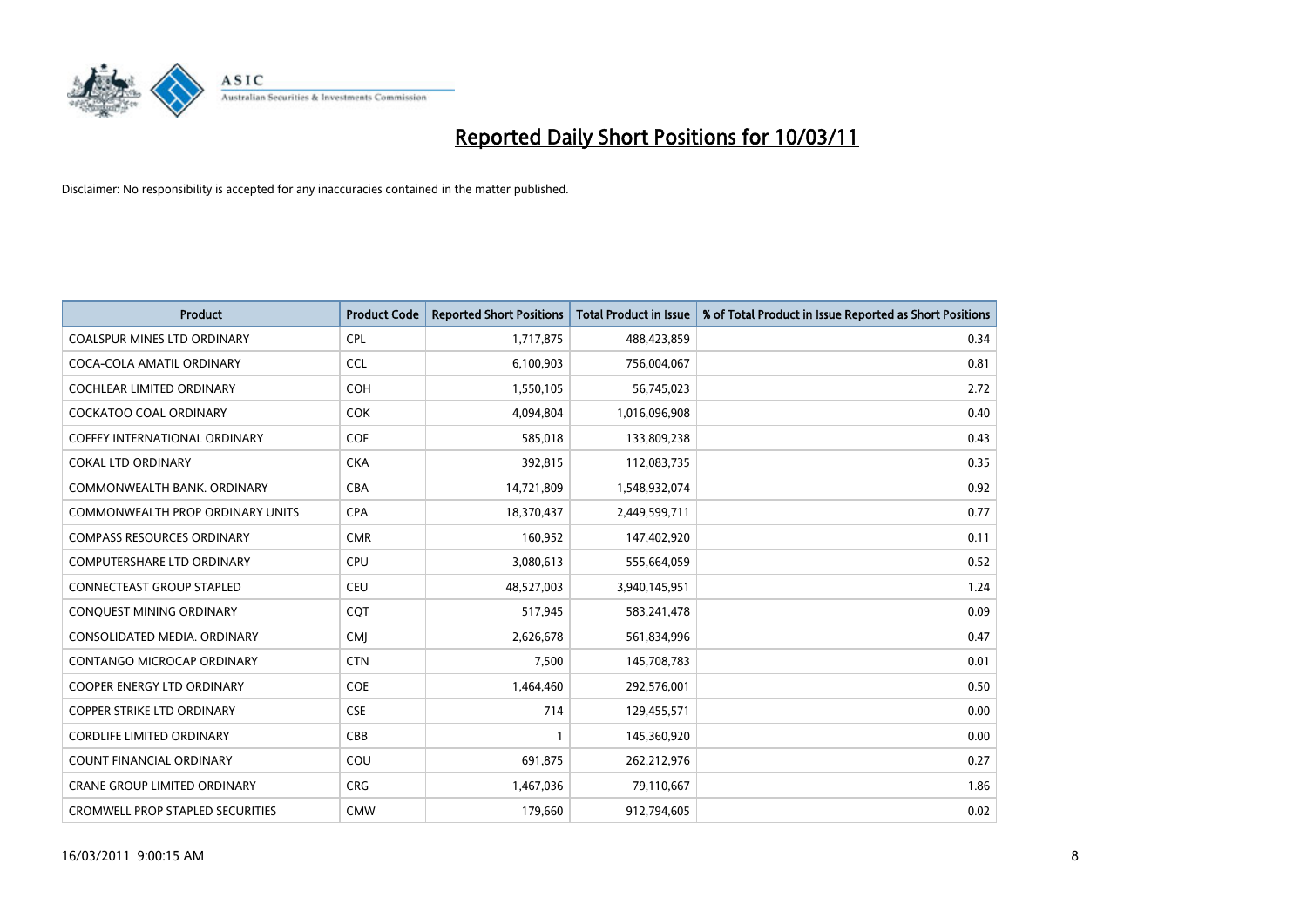

| Product                              | <b>Product Code</b> | <b>Reported Short Positions</b> | <b>Total Product in Issue</b> | % of Total Product in Issue Reported as Short Positions |
|--------------------------------------|---------------------|---------------------------------|-------------------------------|---------------------------------------------------------|
| <b>CROWN LIMITED ORDINARY</b>        | <b>CWN</b>          | 3,297,536                       | 754,131,800                   | 0.41                                                    |
| <b>CSG LIMITED ORDINARY</b>          | CSV                 | 889,665                         | 244,933,695                   | 0.36                                                    |
| <b>CSL LIMITED ORDINARY</b>          | <b>CSL</b>          | 9,370,044                       | 544,690,565                   | 1.67                                                    |
| <b>CSR LIMITED ORDINARY</b>          | <b>CSR</b>          | 6,125,916                       | 506,000,315                   | 1.20                                                    |
| <b>CUDECO LIMITED ORDINARY</b>       | CDU                 | 974,484                         | 145,512,643                   | 0.66                                                    |
| <b>CUSTOMERS LIMITED ORDINARY</b>    | <b>CUS</b>          | 153,314                         | 134,869,357                   | 0.11                                                    |
| DART ENERGY LTD ORDINARY             | <b>DTE</b>          | 119,245                         | 587,196,223                   | 0.02                                                    |
| DAVID JONES LIMITED ORDINARY         | <b>DJS</b>          | 20,318,194                      | 514,034,694                   | 3.93                                                    |
| <b>DECMIL GROUP LIMITED ORDINARY</b> | <b>DCG</b>          | 17,397                          | 124,204,568                   | 0.01                                                    |
| DEEP YELLOW LIMITED ORDINARY         | <b>DYL</b>          | 15,876                          | 1,127,534,458                 | 0.00                                                    |
| DEVINE LIMITED ORDINARY              | <b>DVN</b>          | 1,000                           | 634,918,223                   | 0.00                                                    |
| DEXUS PROPERTY GROUP STAPLED UNITS   | <b>DXS</b>          | 16,097,660                      | 4,839,024,176                 | 0.34                                                    |
| DISCOVERY METALS LTD ORDINARY        | <b>DML</b>          | 490,043                         | 437,114,481                   | 0.12                                                    |
| DOMINO PIZZA ENTERPR ORDINARY        | <b>DMP</b>          | 3                               | 68,407,674                    | 0.00                                                    |
| DOWNER EDI LIMITED ORDINARY          | <b>DOW</b>          | 8,922,165                       | 343,178,483                   | 2.59                                                    |
| DUET GROUP STAPLED US PROHIBIT.      | <b>DUE</b>          | 1,195,633                       | 909,692,991                   | 0.13                                                    |
| DULUXGROUP LIMITED ORDINARY          | <b>DLX</b>          | 6,340,966                       | 367,456,259                   | 1.74                                                    |
| DWS ADVANCED ORDINARY                | <b>DWS</b>          | 3,600                           | 132,362,763                   | 0.00                                                    |
| <b>EASTERN STAR GAS ORDINARY</b>     | <b>ESG</b>          | 2,610,051                       | 991,567,041                   | 0.25                                                    |
| <b>EDT RETAIL TRUST UNITS</b>        | <b>EDT</b>          | 99,457                          | 4,700,290,868                 | 0.00                                                    |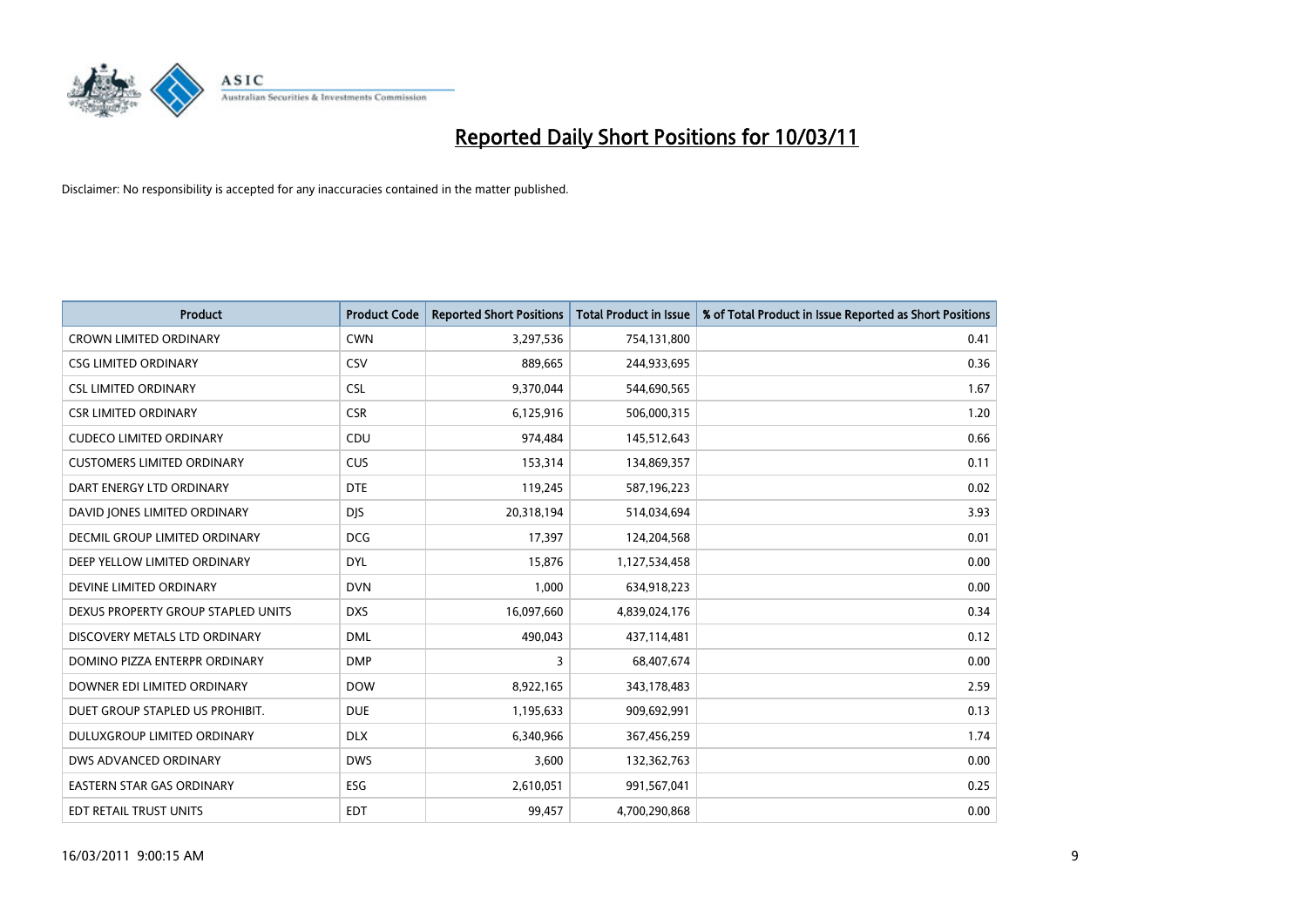

| <b>Product</b>                            | <b>Product Code</b> | <b>Reported Short Positions</b> | Total Product in Issue | % of Total Product in Issue Reported as Short Positions |
|-------------------------------------------|---------------------|---------------------------------|------------------------|---------------------------------------------------------|
| <b>ELDERS LIMITED HYBRIDS</b>             | <b>ELDPA</b>        | 305,694                         | 1,500,000              | 20.38                                                   |
| <b>ELDERS LIMITED ORDINARY</b>            | <b>ELD</b>          | 20,186,784                      | 448,598,480            | 4.50                                                    |
| ELDORADO GOLD CORP CDI 1:1                | EAU                 | 292,337                         | 20,062,582             | 1.46                                                    |
| ELEMENTAL MINERALS ORDINARY               | <b>ELM</b>          | 58,818                          | 152,931,387            | 0.04                                                    |
| ELEMENTOS LIMITED ORDINARY                | <b>ELT</b>          | 10                              | 70,768,979             | 0.00                                                    |
| ELIXIR PETROLEUM LTD ORDINARY             | <b>EXR</b>          | 324,400                         | 188,988,472            | 0.17                                                    |
| <b>EMECO HOLDINGS ORDINARY</b>            | <b>EHL</b>          | 1,281,401                       | 631,237,586            | 0.20                                                    |
| <b>ENERGY RESOURCES ORDINARY 'A'</b>      | <b>ERA</b>          | 2,809,440                       | 190,737,934            | 1.50                                                    |
| <b>ENERGY WORLD CORPOR. ORDINARY</b>      | <b>EWC</b>          | 17,254,323                      | 1,561,166,672          | 1.11                                                    |
| <b>ENGENCO LIMITED ORDINARY</b>           | EGN                 | 668,476                         | 612,679,212            | 0.11                                                    |
| <b>ENTEK ENERGY LTD ORDINARY</b>          | <b>ETE</b>          | 489,903                         | 287,692,535            | 0.17                                                    |
| <b>ENVESTRA LIMITED ORDINARY</b>          | <b>ENV</b>          | 3,506,464                       | 1,430,398,609          | 0.23                                                    |
| EQUINOX MINERALS LTD CHESS DEPOSITARY INT | EQN                 | 1,049,190                       | 877,042,919            | 0.12                                                    |
| <b>EVEREST FINANCIAL ORDINARY</b>         | <b>EFG</b>          | 4.300                           | 251,442,316            | 0.00                                                    |
| <b>EXCO RESOURCES LTD ORDINARY</b>        | <b>EXS</b>          | 25,431                          | 346,494,187            | 0.01                                                    |
| <b>EXTRACT RESOURCES ORDINARY</b>         | <b>EXT</b>          | 960,528                         | 250,851,367            | 0.38                                                    |
| FAIRFAX MEDIA LTD ORDINARY                | <b>FXI</b>          | 333,289,914                     | 2,351,955,725          | 14.16                                                   |
| FANTASTIC HOLDINGS ORDINARY               | <b>FAN</b>          | 3,000                           | 102,739,538            | 0.00                                                    |
| <b>FAR LTD ORDINARY</b>                   | FAR                 | 378,388                         | 1,244,439,464          | 0.03                                                    |
| FERRAUS LIMITED ORDINARY                  | <b>FRS</b>          | 472.740                         | 205,700,890            | 0.23                                                    |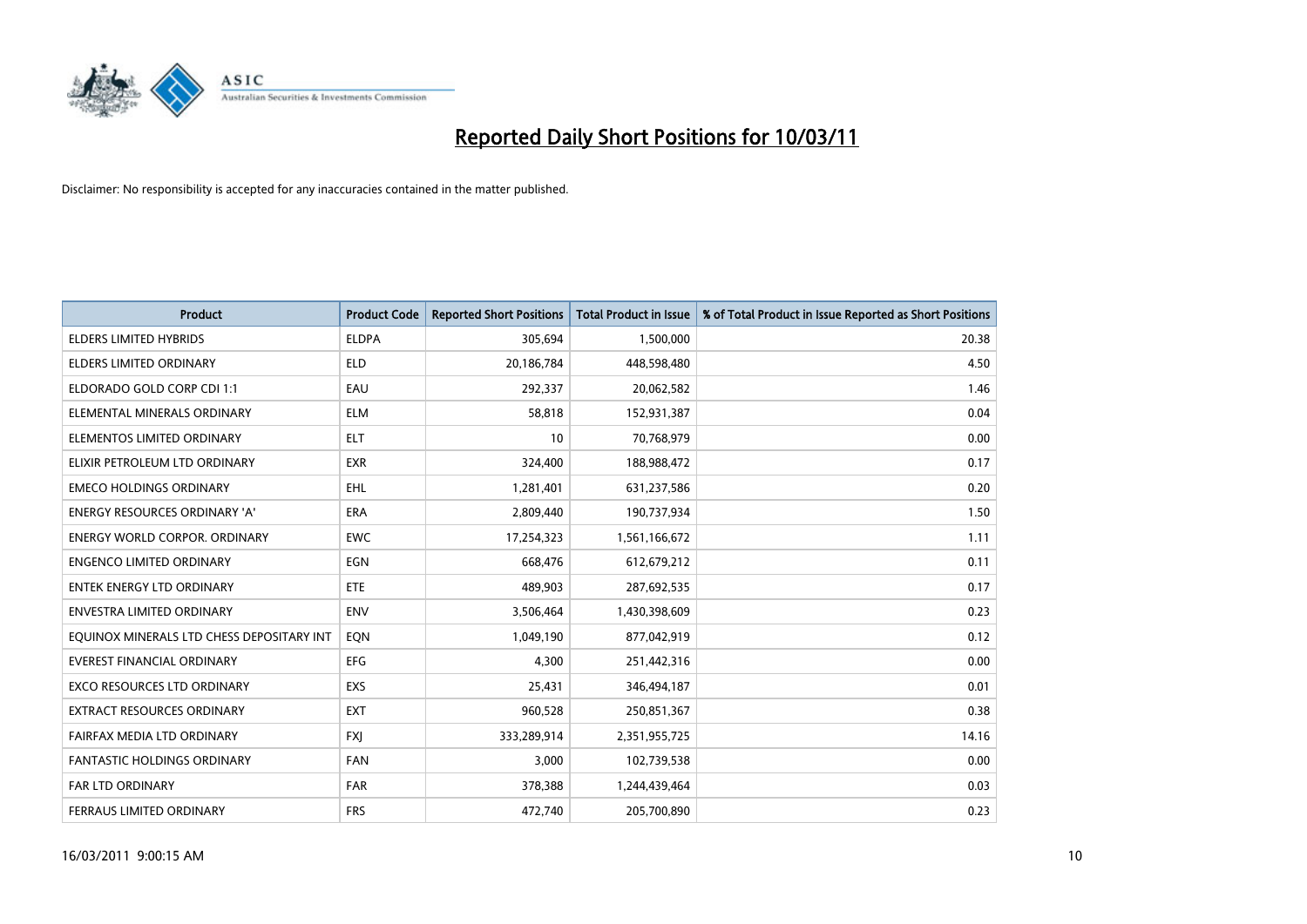

| Product                                      | <b>Product Code</b> | <b>Reported Short Positions</b> | <b>Total Product in Issue</b> | % of Total Product in Issue Reported as Short Positions |
|----------------------------------------------|---------------------|---------------------------------|-------------------------------|---------------------------------------------------------|
| FISHER & PAYKEL APP. ORDINARY                | <b>FPA</b>          | 8,773,970                       | 724,235,162                   | 1.21                                                    |
| FISHER & PAYKEL H. ORDINARY                  | <b>FPH</b>          | 863,579                         | 520,409,135                   | 0.17                                                    |
| <b>FKP PROPERTY GROUP STAPLED SECURITIES</b> | <b>FKP</b>          | 22,156,044                      | 1,174,033,185                 | 1.90                                                    |
| FLEETWOOD CORP ORDINARY                      | <b>FWD</b>          | 134,904                         | 57,281,484                    | 0.23                                                    |
| FLETCHER BUILDING ORDINARY                   | <b>FBU</b>          | 7,792,997                       | 611,250,393                   | 1.28                                                    |
| FLEXIGROUP LIMITED ORDINARY                  | <b>FXL</b>          | 66.398                          | 275,472,492                   | 0.03                                                    |
| <b>FLIGHT CENTRE ORDINARY</b>                | <b>FLT</b>          | 2,926,615                       | 99,805,547                    | 2.92                                                    |
| <b>FLINDERS MINES LTD ORDINARY</b>           | <b>FMS</b>          | 21,510,818                      | 1,820,384,571                 | 1.18                                                    |
| FOCUS MINERALS LTD ORDINARY                  | <b>FML</b>          | 3,679,030                       | 2,881,543,210                 | 0.12                                                    |
| <b>FORGE GROUP LIMITED ORDINARY</b>          | FGE                 | 24,941                          | 82,924,014                    | 0.03                                                    |
| <b>FORTE ENERGY NL ORDINARY</b>              | <b>FTE</b>          | 2,658,986                       | 669,756,735                   | 0.40                                                    |
| <b>FORTESCUE METALS GRP ORDINARY</b>         | <b>FMG</b>          | 11,033,534                      | 3,112,911,159                 | 0.31                                                    |
| <b>FOSTER'S GROUP ORDINARY</b>               | FGL                 | 7,506,648                       | 1,935,386,127                 | 0.38                                                    |
| FTD CORPORATION ORDINARY                     | <b>FTD</b>          | 8,088                           | 33,474,593                    | 0.02                                                    |
| <b>FUNTASTIC LIMITED ORDINARY</b>            | <b>FUN</b>          | 322,528                         | 340,997,682                   | 0.09                                                    |
| <b>G.U.D. HOLDINGS ORDINARY</b>              | <b>GUD</b>          | 358,017                         | 68,426,721                    | 0.52                                                    |
| <b>G8 EDUCATION LIMITED ORDINARY</b>         | <b>GEM</b>          | 1,136,147                       | 183,304,537                   | 0.62                                                    |
| <b>GALAXY RESOURCES ORDINARY</b>             | GXY                 | 711,223                         | 214,236,091                   | 0.33                                                    |
| <b>GEODYNAMICS LIMITED ORDINARY</b>          | GDY                 | 956,764                         | 335,700,525                   | 0.28                                                    |
| <b>GINDALBIE METALS LTD ORDINARY</b>         | <b>GBG</b>          | 13,696,043                      | 935,215,590                   | 1.46                                                    |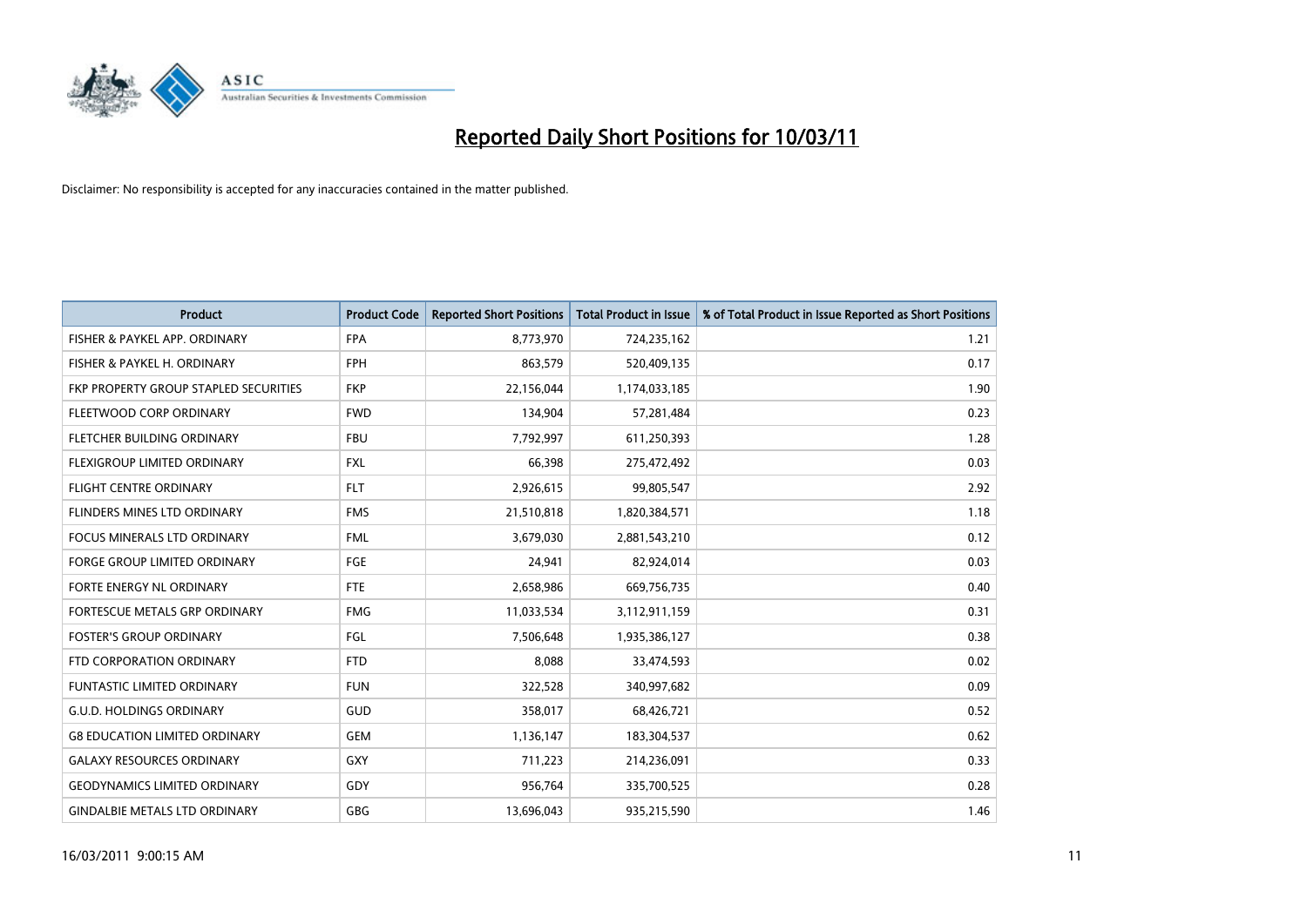

| <b>Product</b>                                   | <b>Product Code</b> | <b>Reported Short Positions</b> | Total Product in Issue | % of Total Product in Issue Reported as Short Positions |
|--------------------------------------------------|---------------------|---------------------------------|------------------------|---------------------------------------------------------|
| <b>GIRALIA RESOURCES NL ORDINARY</b>             | GIR                 | 84,497                          | 183,085,170            | 0.05                                                    |
| <b>GLOBAL MINING ORDINARY</b>                    | <b>GMI</b>          | 8.951                           | 191,820,968            | 0.00                                                    |
| <b>GLOUCESTER COAL ORDINARY</b>                  | GCL                 | 277,417                         | 140,447,062            | 0.20                                                    |
| <b>GME RESOURCES LTD ORDINARY</b>                | <b>GME</b>          | 800                             | 302,352,750            | 0.00                                                    |
| <b>GOLD ONE INT LTD ORDINARY</b>                 | GDO                 | 3,902                           | 807,080,905            | 0.00                                                    |
| <b>GOLDEN WEST RESOURCE ORDINARY</b>             | <b>GWR</b>          | 1,617                           | 192,082,567            | 0.00                                                    |
| <b>GOODMAN FIELDER, ORDINARY</b>                 | <b>GFF</b>          | 33,588,707                      | 1,380,386,438          | 2.42                                                    |
| <b>GOODMAN GROUP STAPLED US PROHIBIT.</b>        | <b>GMG</b>          | 11,397,559                      | 6,893,222,796          | 0.16                                                    |
| <b>GPT GROUP STAPLED SEC.</b>                    | <b>GPT</b>          | 13,016,693                      | 1,855,529,431          | 0.68                                                    |
| <b>GRAINCORP LIMITED A CLASS ORDINARY</b>        | <b>GNC</b>          | 764,199                         | 198,318,900            | 0.37                                                    |
| <b>GRANGE RESOURCES. ORDINARY</b>                | <b>GRR</b>          | 1,050,068                       | 1,152,846,724          | 0.09                                                    |
| <b>GREENCAP LIMITED ORDINARY</b>                 | GCG                 |                                 | 262,515,385            | 0.00                                                    |
| <b>GREENLAND MIN EN LTD ORDINARY</b>             | GGG                 | 1,359,842                       | 314,663,174            | 0.43                                                    |
| <b>GRYPHON MINERALS LTD ORDINARY</b>             | GRY                 | 366.878                         | 292,822,058            | 0.12                                                    |
| <b>GUILDFORD COAL LTD ORDINARY</b>               | <b>GUF</b>          | 100                             | 212,083,334            | 0.00                                                    |
| <b>GUINNESS PEAT GROUP. CHESS DEPOSITARY INT</b> | <b>GPG</b>          | 12,556                          | 300,204,991            | 0.00                                                    |
| <b>GUIARAT NRE COAL LTD ORDINARY</b>             | <b>GNM</b>          | 1,322,164                       | 990,952,858            | 0.13                                                    |
| <b>GUNNS LIMITED ORDINARY</b>                    | <b>GNS</b>          | 30,524,728                      | 848,401,559            | 3.57                                                    |
| <b>GWA GROUP LTD ORDINARY</b>                    | <b>GWA</b>          | 5,149,754                       | 301,102,514            | 1.70                                                    |
| <b>HARVEY NORMAN ORDINARY</b>                    | <b>HVN</b>          | 44.039.908                      | 1,062,316,784          | 4.10                                                    |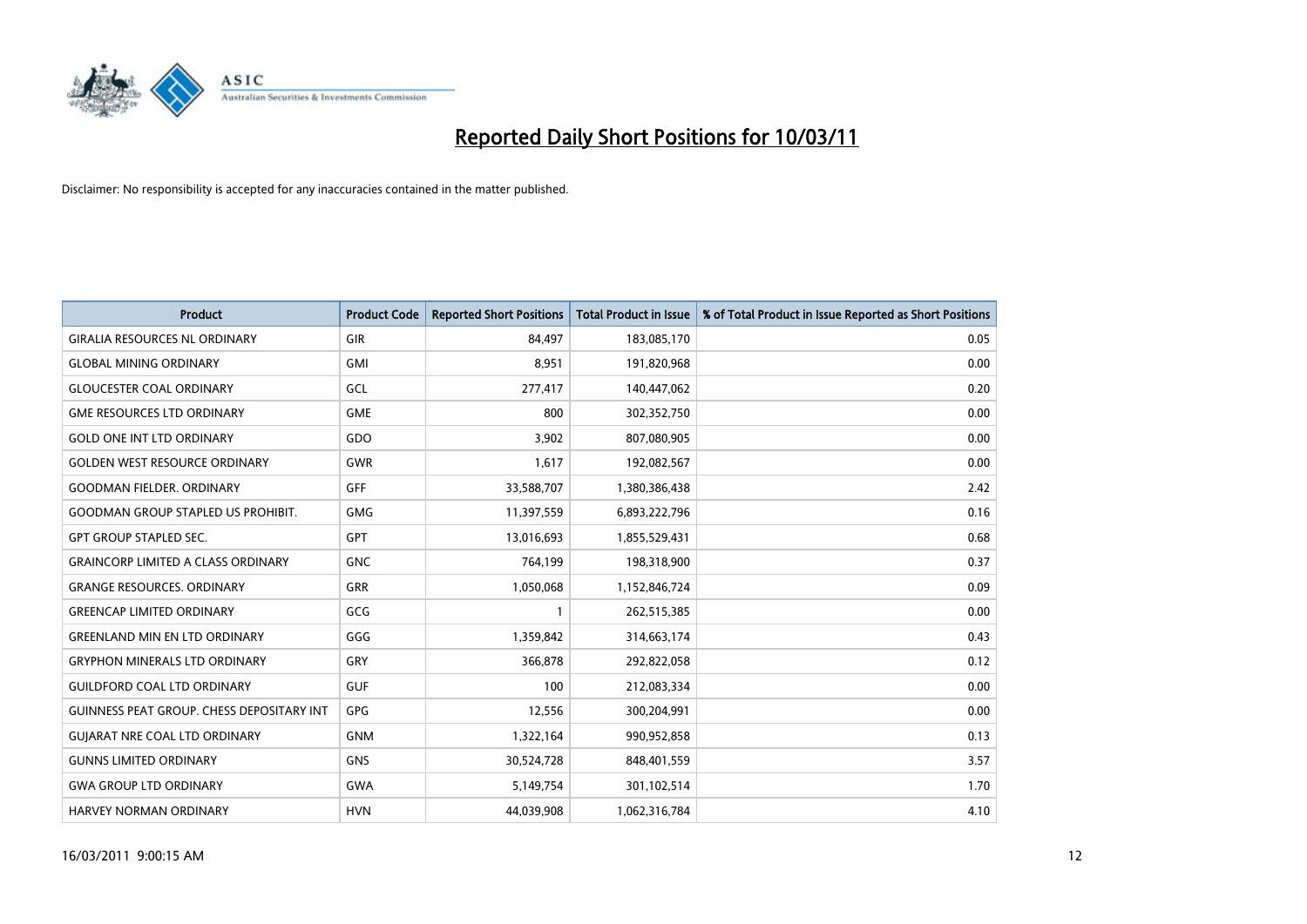

| Product                                  | <b>Product Code</b> | <b>Reported Short Positions</b> | <b>Total Product in Issue</b> | % of Total Product in Issue Reported as Short Positions |
|------------------------------------------|---------------------|---------------------------------|-------------------------------|---------------------------------------------------------|
| HASTIE GROUP LIMITED ORDINARY            | <b>HST</b>          | 2,479,424                       | 239,781,419                   | 1.02                                                    |
| HASTINGS DIVERSIFIED STAPLED SECURITY    | <b>HDF</b>          | 653,128                         | 520,447,040                   | 0.12                                                    |
| <b>HEARTWARE INT INC CDI 35:1</b>        | <b>HIN</b>          | 272,008                         | 66,059,280                    | 0.41                                                    |
| <b>HENDERSON GROUP CDI 1:1</b>           | <b>HGG</b>          | 6,647,936                       | 556,400,565                   | 1.20                                                    |
| HFA HOLDINGS LIMITED DEFERRED SETTLEMENT | <b>HFADA</b>        | 543,118                         | 117,332,543                   | 0.45                                                    |
| <b>HIGHLANDS PACIFIC ORDINARY</b>        | <b>HIG</b>          | 2,382,804                       | 686,082,148                   | 0.35                                                    |
| HILLCREST LITIGAT, ORDINARY              | <b>HLS</b>          | 1,600,000                       | 76,488,557                    | 2.09                                                    |
| HILLGROVE RES LTD ORDINARY               | <b>HGO</b>          | 146,416                         | 793,698,575                   | 0.02                                                    |
| HILLS HOLDINGS LTD ORDINARY              | <b>HIL</b>          | 1,835,232                       | 248,676,841                   | 0.73                                                    |
| HORIZON OIL LIMITED ORDINARY             | <b>HZN</b>          | 2,547,646                       | 1,130,311,515                 | 0.22                                                    |
| HUNNU COAL LIMITED ORDINARY              | <b>HUN</b>          | 1,026,638                       | 182,565,002                   | 0.56                                                    |
| <b>ICON ENERGY LIMITED ORDINARY</b>      | <b>ICN</b>          | 67,000                          | 469,301,394                   | 0.01                                                    |
| <b>IINET LIMITED ORDINARY</b>            | <b>IIN</b>          | 1,110,284                       | 152,160,119                   | 0.73                                                    |
| <b>ILUKA RESOURCES ORDINARY</b>          | ILU                 | 6,165,041                       | 418,700,517                   | 1.43                                                    |
| <b>IMDEX LIMITED ORDINARY</b>            | <b>IMD</b>          | 23,391                          | 197,942,297                   | 0.01                                                    |
| IMF (AUSTRALIA) LTD ORDINARY             | <b>IMF</b>          | 345,249                         | 122,725,375                   | 0.28                                                    |
| <b>IMX RESOURCES LTD ORDINARY</b>        | <b>IXR</b>          | 20,000                          | 262,612,803                   | 0.01                                                    |
| <b>INCITEC PIVOT ORDINARY</b>            | IPL                 | 6,853,418                       | 1,628,730,107                 | 0.40                                                    |
| <b>INDAGO RESOURCES LTD ORDINARY</b>     | IDG                 | 8,179                           | 6,937,987                     | 0.12                                                    |
| <b>INDEPENDENCE GROUP ORDINARY</b>       | <b>IGO</b>          | 2,706,258                       | 138,777,305                   | 1.94                                                    |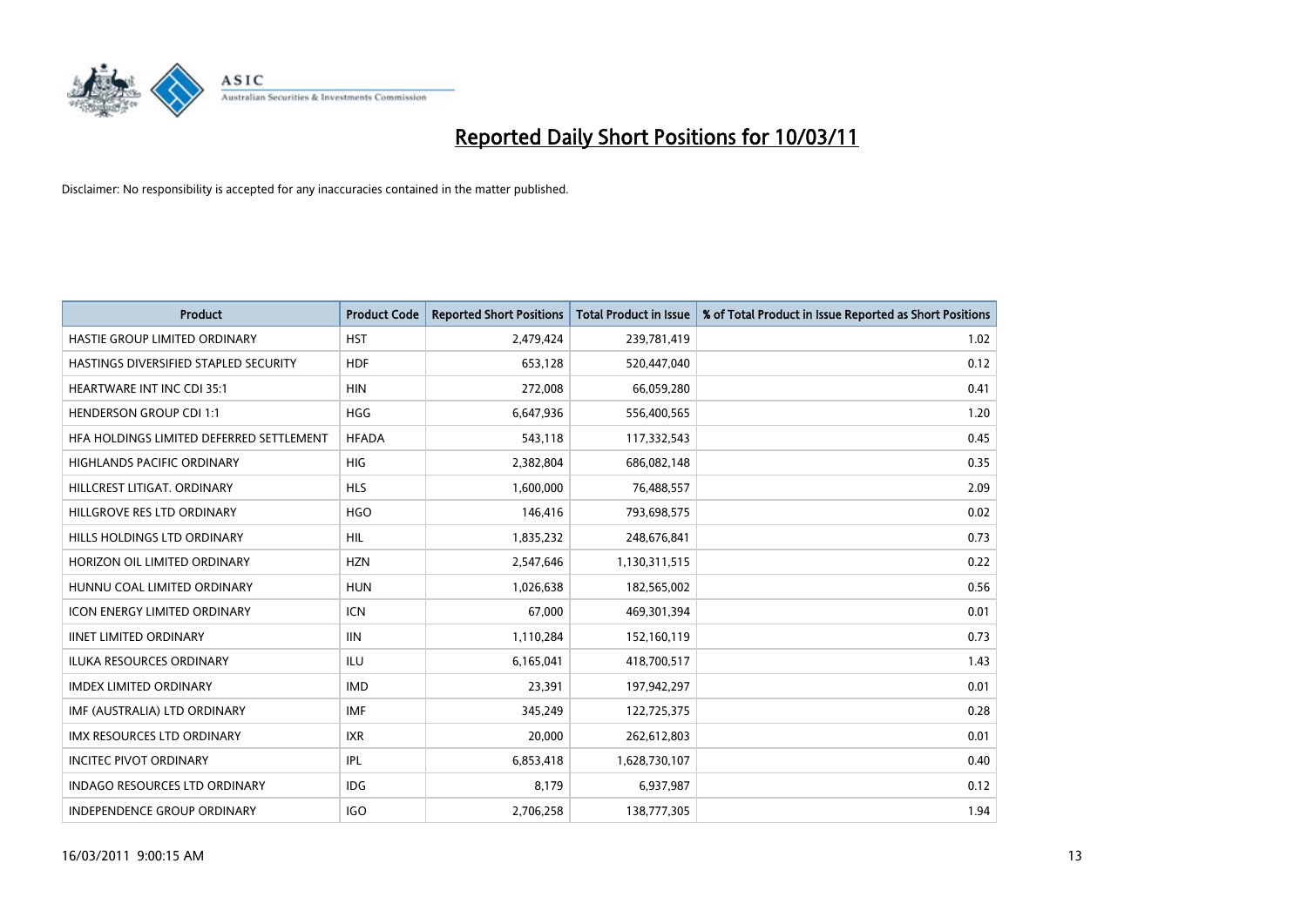

| <b>Product</b>                            | <b>Product Code</b> | <b>Reported Short Positions</b> | <b>Total Product in Issue</b> | % of Total Product in Issue Reported as Short Positions |
|-------------------------------------------|---------------------|---------------------------------|-------------------------------|---------------------------------------------------------|
| <b>INDO MINES LIMITED ORDINARY</b>        | <b>IDO</b>          | 59,009                          | 211,100,795                   | 0.03                                                    |
| INDOPHIL RESOURCES ORDINARY               | <b>IRN</b>          | 337,085                         | 471,445,763                   | 0.07                                                    |
| <b>INDUSTREA LIMITED ORDINARY</b>         | IDL                 | 2,216,154                       | 363,878,295                   | 0.61                                                    |
| INFIGEN ENERGY STAPLED SECURITIES         | <b>IFN</b>          | 4,106,786                       | 761,222,569                   | 0.52                                                    |
| ING INDUSTRIAL FUND UNITS                 | <b>IIF</b>          | 12,543,288                      | 2,592,249,647                 | 0.49                                                    |
| ING OFFICE FUND STAPLED SECURITIES        | <b>IOF</b>          | 16,934,821                      | 2,729,071,212                 | 0.61                                                    |
| ING RE COM GROUP STAPLED SECURITIES       | <b>ILF</b>          | 9.075                           | 441,029,194                   | 0.00                                                    |
| <b>INSURANCE AUSTRALIA ORDINARY</b>       | IAG                 | 11,640,387                      | 2,079,034,021                 | 0.53                                                    |
| INTEGRA MINING LTD. ORDINARY              | IGR                 | 5,252,549                       | 841,525,727                   | 0.62                                                    |
| INTER COAL HOLD LTD ORDINARY              | ICL                 | 175,373                         | 316,342,835                   | 0.05                                                    |
| <b>INTREPID MINES ORDINARY</b>            | <b>IAU</b>          | 1,444,708                       | 520,317,703                   | 0.28                                                    |
| <b>INVOCARE LIMITED ORDINARY</b>          | <b>IVC</b>          | 1,030,943                       | 102,421,288                   | 1.00                                                    |
| <b>ION LIMITED ORDINARY</b>               | <b>ION</b>          | 164,453                         | 256,365,105                   | 0.06                                                    |
| <b>IOOF HOLDINGS LTD ORDINARY</b>         | <b>IFL</b>          | 1,259,277                       | 229,794,395                   | 0.54                                                    |
| <b>IRESS MARKET TECH. ORDINARY</b>        | <b>IRE</b>          | 2,214,950                       | 126,018,142                   | 1.76                                                    |
| <b>IRON ORE HOLDINGS ORDINARY</b>         | <b>IOH</b>          | 66,968                          | 137,730,310                   | 0.05                                                    |
| ISHARES MSCI AUS 200 ISHARES MSCI AUS 200 | <b>IOZ</b>          | 6,300                           | 1,950,000                     | 0.32                                                    |
| ISHARES S&P 500 CDI 1:1                   | <b>IVV</b>          | 33,322                          | 116,350,000                   | 0.03                                                    |
| ISHARES SMALL ORDS ISHARES SMALL ORDS     | <b>ISO</b>          | 113,951                         | 5,400,000                     | 2.11                                                    |
| <b>ISOFT GROUP LIMITED ORDINARY</b>       | <b>ISF</b>          | 4.454.677                       | 1,070,595,874                 | 0.41                                                    |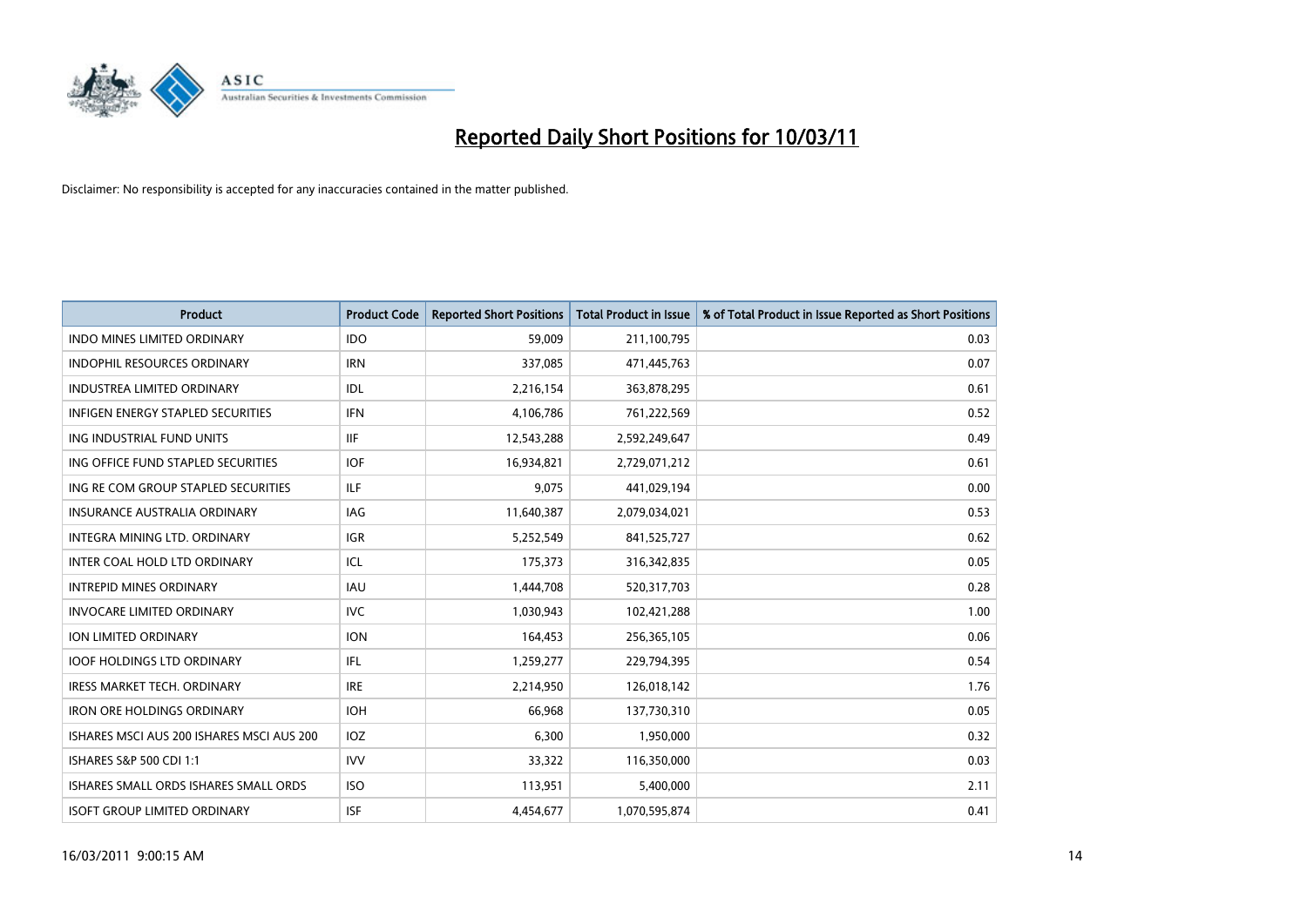

| Product                                         | <b>Product Code</b> | <b>Reported Short Positions</b> | <b>Total Product in Issue</b> | % of Total Product in Issue Reported as Short Positions |
|-------------------------------------------------|---------------------|---------------------------------|-------------------------------|---------------------------------------------------------|
| <b>IVANHOE AUSTRALIA ORDINARY</b>               | <b>IVA</b>          | 346,525                         | 418,467,053                   | 0.08                                                    |
| <b>JABIRU METALS LTD ORDINARY</b>               | <b>JML</b>          | 80,123                          | 553,304,180                   | 0.01                                                    |
| <b>IAMES HARDIE INDUST CHESS DEPOSITARY INT</b> | <b>IHX</b>          | 15,720,082                      | 436,386,587                   | 3.59                                                    |
| <b>JAMESON RESOURCES ORDINARY</b>               | JAL                 | 1,600,000                       | 95,828,865                    | 1.67                                                    |
| <b>JB HI-FI LIMITED ORDINARY</b>                | <b>IBH</b>          | 9,873,920                       | 109,340,772                   | 9.02                                                    |
| <b>KAGARA LTD ORDINARY</b>                      | KZL                 | 3,907,190                       | 707,789,717                   | 0.56                                                    |
| KANGAROO RES LTD ORDINARY                       | <b>KRL</b>          | 600,000                         | 1,119,430,012                 | 0.05                                                    |
| KAROON GAS AUSTRALIA ORDINARY                   | <b>KAR</b>          | 350,134                         | 220,750,769                   | 0.14                                                    |
| KATHMANDU HOLD LTD ORDINARY                     | <b>KMD</b>          | 679,090                         | 200,000,000                   | 0.34                                                    |
| <b>KENTOR GOLD LIMITED ORDINARY</b>             | KGL                 | 187,980                         | 1,061,592,950                 | 0.02                                                    |
| KEYBRIDGE CAPITAL ORDINARY                      | <b>KBC</b>          | 5,999                           | 172,070,564                   | 0.00                                                    |
| KIMBERLEY METALS LTD ORDINARY                   | <b>KBL</b>          | 1,821                           | 161,976,319                   | 0.00                                                    |
| KINGSGATE CONSOLID. ORDINARY                    | <b>KCN</b>          | 1,136,974                       | 134,973,751                   | 0.83                                                    |
| LEIGHTON HOLDINGS ORDINARY                      | LEI                 | 7,099,855                       | 302,579,299                   | 2.33                                                    |
| LEND LEASE GROUP UNIT/ORD STAPLED               | <b>LLC</b>          | 1,991,566                       | 565,558,754                   | 0.35                                                    |
| LINC ENERGY LTD ORDINARY                        | <b>LNC</b>          | 6,392,588                       | 503,418,900                   | 1.27                                                    |
| LIQUEFIED NATURAL ORDINARY                      | <b>LNG</b>          | 554,110                         | 214,099,015                   | 0.26                                                    |
| LYNAS CORPORATION ORDINARY                      | <b>LYC</b>          | 51,136,942                      | 1,662,499,093                 | 3.08                                                    |
| M2 TELECOMMUNICATION ORDINARY                   | <b>MTU</b>          | 117,773                         | 123,090,336                   | 0.10                                                    |
| MACARTHUR COAL ORDINARY                         | <b>MCC</b>          | 1,617,393                       | 299,476,903                   | 0.55                                                    |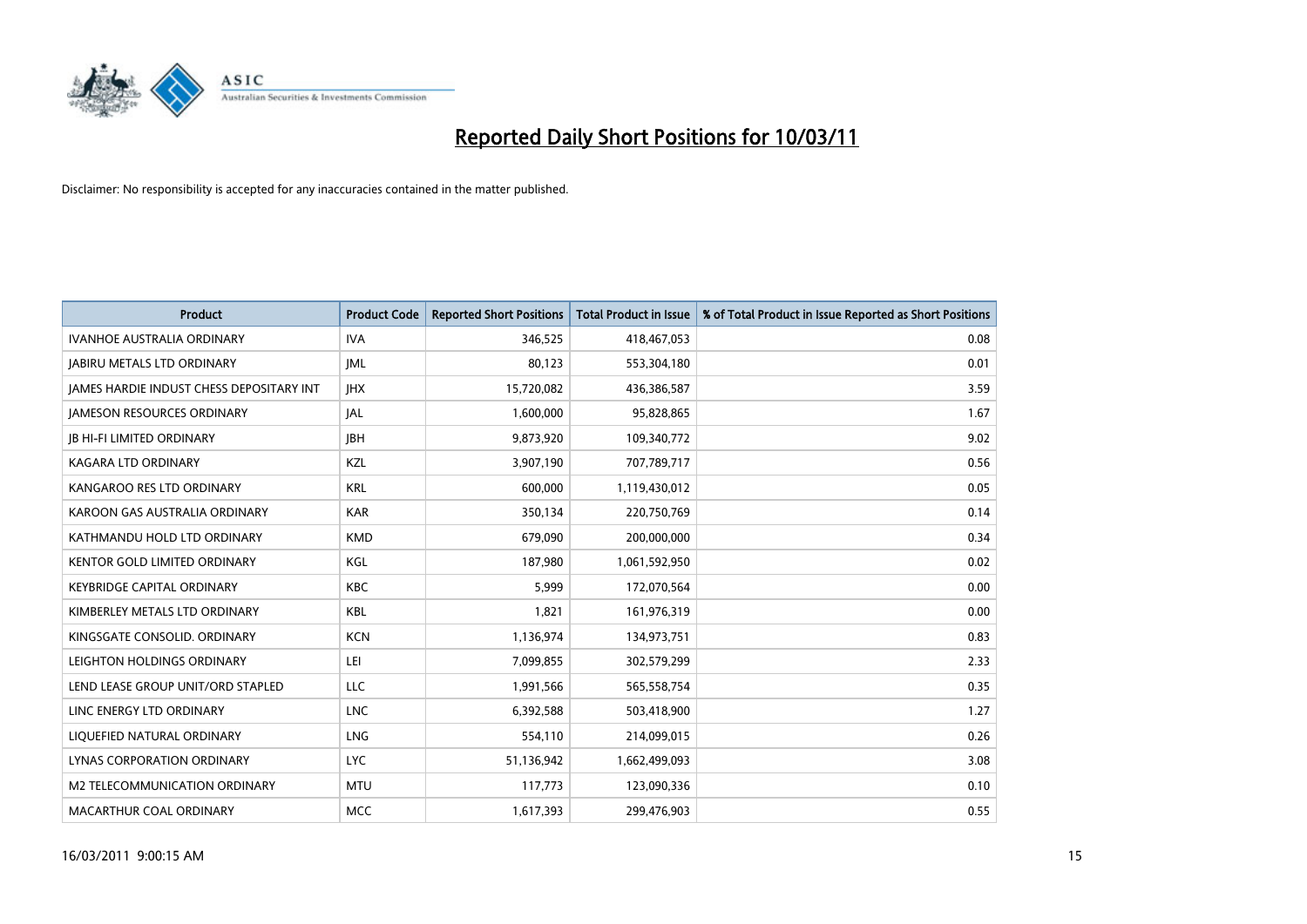

| Product                               | <b>Product Code</b> | <b>Reported Short Positions</b> | <b>Total Product in Issue</b> | % of Total Product in Issue Reported as Short Positions |
|---------------------------------------|---------------------|---------------------------------|-------------------------------|---------------------------------------------------------|
| <b>MACMAHON HOLDINGS ORDINARY</b>     | <b>MAH</b>          | 6,821,248                       | 733,711,705                   | 0.92                                                    |
| MACO ATLAS ROADS GRP ORDINARY STAPLED | <b>MQA</b>          | 4,338,923                       | 452,345,907                   | 0.95                                                    |
| MACQUARIE GROUP LTD ORDINARY          | <b>MOG</b>          | 2,751,915                       | 346,814,961                   | 0.76                                                    |
| MAGMA METALS LTD. ORDINARY            | <b>MMW</b>          | 514,000                         | 195,610,923                   | 0.27                                                    |
| <b>MANTRA RESOURCES ORDINARY</b>      | <b>MRU</b>          | 36,857                          | 134,465,075                   | 0.02                                                    |
| MAP GROUP STAPLED US PROHIBIT.        | <b>MAP</b>          | 4,545,338                       | 1,861,210,782                 | 0.26                                                    |
| MARYBOROUGH SUGAR ORDINARY            | <b>MSF</b>          | 40,206                          | 69,029,013                    | 0.06                                                    |
| MATRIX C & E LTD ORDINARY             | <b>MCE</b>          | 133,420                         | 72,964,098                    | 0.18                                                    |
| MCMILLAN SHAKESPEARE ORDINARY         | <b>MMS</b>          | 52,322                          | 67,998,560                    | 0.07                                                    |
| MCPHERSON'S LTD ORDINARY              | <b>MCP</b>          | 221,476                         | 71,651,758                    | 0.31                                                    |
| MEDUSA MINING LTD ORDINARY            | <b>MML</b>          | 1,289,954                       | 188,233,911                   | 0.69                                                    |
| MELBOURNE IT LIMITED ORDINARY         | <b>MLB</b>          | 152,757                         | 80,043,955                    | 0.19                                                    |
| MEO AUSTRALIA LTD ORDINARY            | <b>MEO</b>          | 4,287,952                       | 539,913,260                   | 0.79                                                    |
| <b>MERMAID MARINE ORDINARY</b>        | <b>MRM</b>          | 714,432                         | 213,763,662                   | 0.32                                                    |
| MESOBLAST LIMITED ORDINARY            | <b>MSB</b>          | 592,375                         | 277,937,562                   | 0.20                                                    |
| METALS X LIMITED ORDINARY             | <b>MLX</b>          | 3,907,351                       | 1,365,661,782                 | 0.29                                                    |
| METCASH LIMITED ORDINARY              | <b>MTS</b>          | 20,728,168                      | 768,804,339                   | 2.67                                                    |
| METGASCO LIMITED ORDINARY             | <b>MEL</b>          | 235,435                         | 252,460,972                   | 0.09                                                    |
| MICLYN EXP OFFSHR ORDINARY            | <b>MIO</b>          | 173,479                         | 274,618,684                   | 0.06                                                    |
| MINARA RESOURCES ORDINARY             | <b>MRE</b>          | 8,604,425                       | 1,169,424,487                 | 0.72                                                    |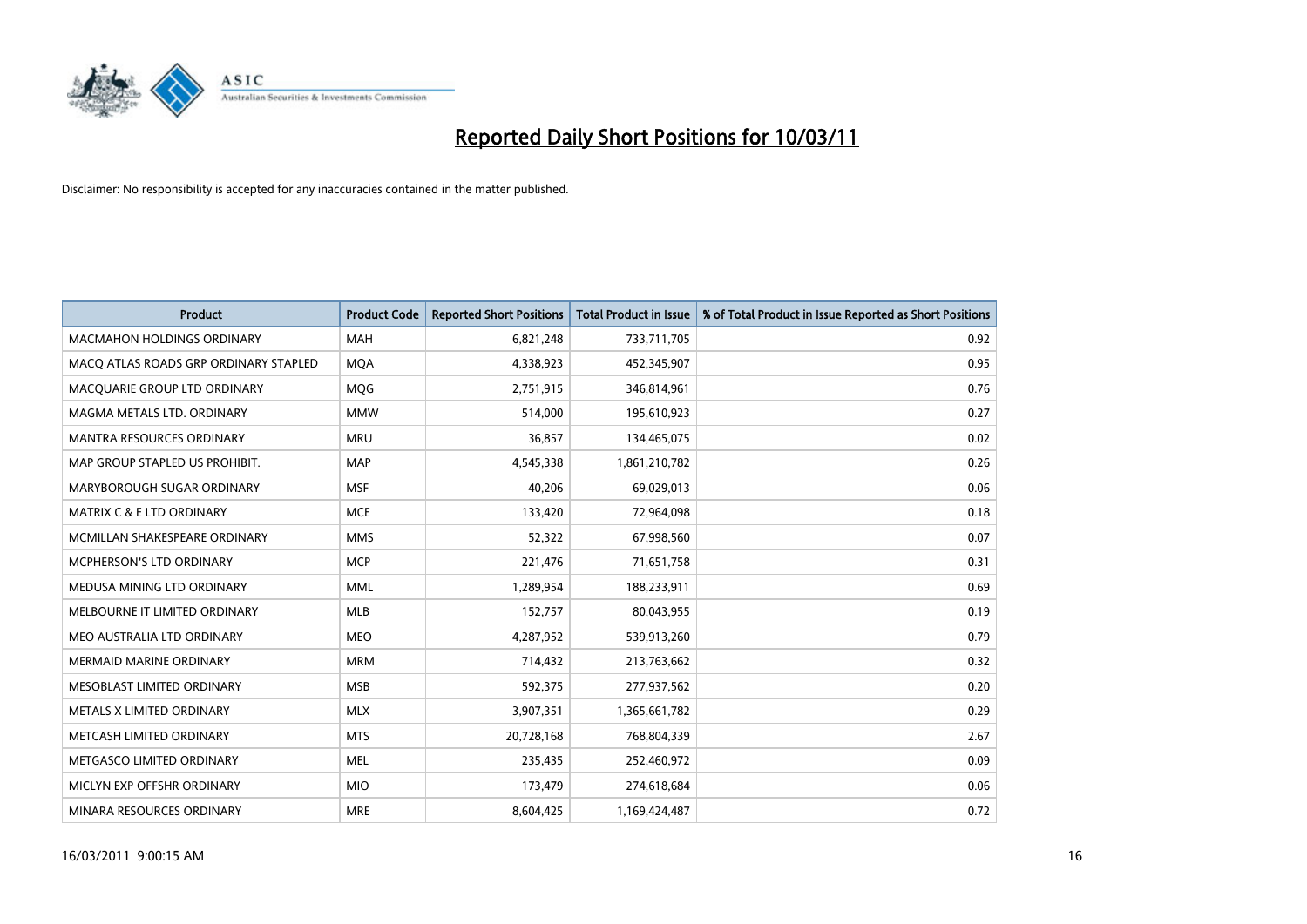

| <b>Product</b>                          | <b>Product Code</b> | <b>Reported Short Positions</b> | <b>Total Product in Issue</b> | % of Total Product in Issue Reported as Short Positions |
|-----------------------------------------|---------------------|---------------------------------|-------------------------------|---------------------------------------------------------|
| MINCOR RESOURCES NL ORDINARY            | <b>MCR</b>          | 952,264                         | 200,608,804                   | 0.47                                                    |
| MINERAL DEPOSITS ORDINARY               | <b>MDL</b>          | 141,858                         | 60,768,582                    | 0.23                                                    |
| MINERAL RESOURCES, ORDINARY             | <b>MIN</b>          | 524,401                         | 168,922,735                   | 0.32                                                    |
| MIRABELA NICKEL LTD ORDINARY            | <b>MBN</b>          | 8,661,607                       | 491,561,237                   | 1.75                                                    |
| MIRVAC GROUP STAPLED SECURITIES         | <b>MGR</b>          | 16,121,650                      | 3,415,819,357                 | 0.47                                                    |
| <b>MOLOPO ENERGY LTD ORDINARY</b>       | <b>MPO</b>          | 1,119,941                       | 250,972,584                   | 0.46                                                    |
| MOLY MINES LIMITED ORDINARY             | <b>MOL</b>          | 985                             | 365,893,989                   | 0.00                                                    |
| MONADELPHOUS GROUP ORDINARY             | <b>MND</b>          | 715,138                         | 87,576,827                    | 0.80                                                    |
| <b>MOUNT GIBSON IRON ORDINARY</b>       | <b>MGX</b>          | 5,693,273                       | 1,082,570,693                 | 0.51                                                    |
| MULTIPLEX SITES SITES                   | <b>MXUPA</b>        | 39                              | 4,500,000                     | 0.00                                                    |
| MURCHISON METALS LTD ORDINARY           | <b>MMX</b>          | 8,794,270                       | 435,884,268                   | 2.00                                                    |
| MYER HOLDINGS LTD ORDINARY              | <b>MYR</b>          | 10,781,912                      | 582,297,884                   | 1.84                                                    |
| <b>MYSTATE LIMITED ORDINARY</b>         | <b>MYS</b>          | 1,400                           | 67,439,158                    | 0.00                                                    |
| NAMOI COTTON CO-OP CO-OPERATIVE CAP.UNT | <b>NAM</b>          | 205,227                         | 96,978,836                    | 0.21                                                    |
| NATIONAL AUST. BANK ORDINARY            | <b>NAB</b>          | 8,682,303                       | 2,169,641,214                 | 0.36                                                    |
| NATURAL FUEL LIMITED ORDINARY           | <b>NFL</b>          |                                 | 721,912                       | 0.00                                                    |
| NAVITAS LIMITED ORDINARY                | <b>NVT</b>          | 3,063,809                       | 369,358,564                   | 0.82                                                    |
| NEPTUNE MARINE ORDINARY                 | <b>NMS</b>          | 3,551,869                       | 1,647,675,158                 | 0.22                                                    |
| NEW HOPE CORPORATION ORDINARY           | <b>NHC</b>          | 1,679,544                       | 830,230,549                   | 0.20                                                    |
| NEWCREST MINING ORDINARY                | <b>NCM</b>          | 2,610,166                       | 765,173,287                   | 0.33                                                    |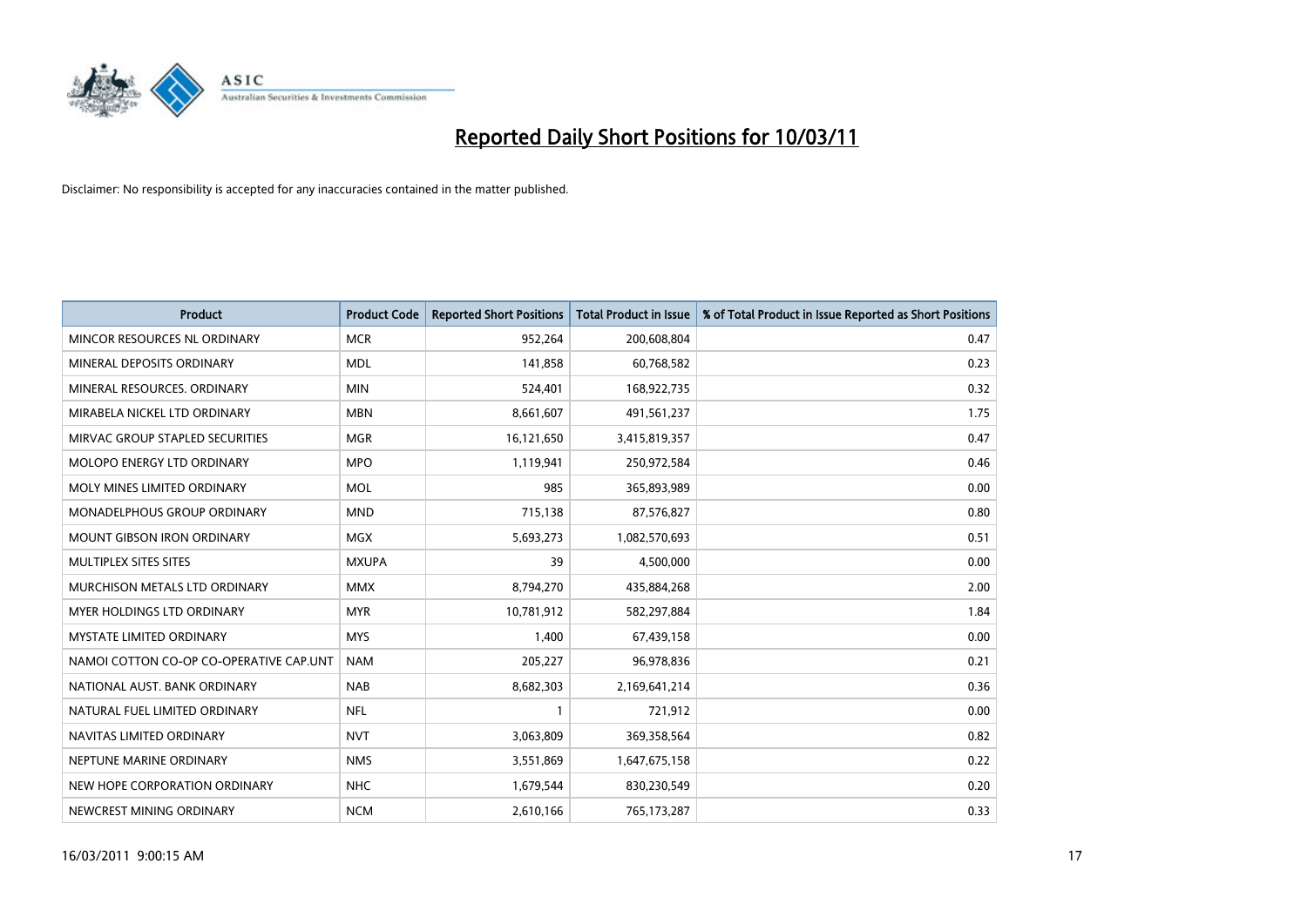

| <b>Product</b>                | <b>Product Code</b> | <b>Reported Short Positions</b> | <b>Total Product in Issue</b> | % of Total Product in Issue Reported as Short Positions |
|-------------------------------|---------------------|---------------------------------|-------------------------------|---------------------------------------------------------|
| NEWS CORP A NON-VOTING CDI    | <b>NWSLV</b>        | 215,786                         | 1,829,335,872                 | 0.01                                                    |
| NEWS CORP B VOTING CDI        | <b>NWS</b>          | 6,709,693                       | 798,520,953                   | 0.83                                                    |
| NEXBIS LIMITED ORDINARY       | <b>NBS</b>          | 63,733                          | 798,356,704                   | 0.01                                                    |
| NEXUS ENERGY LIMITED ORDINARY | <b>NXS</b>          | 21,822,785                      | 1,020,257,304                 | 2.15                                                    |
| NIB HOLDINGS LIMITED ORDINARY | <b>NHF</b>          | 4,911                           | 466,765,752                   | 0.00                                                    |
| NICK SCALI LIMITED ORDINARY   | <b>NCK</b>          | 35,846                          | 81,000,000                    | 0.04                                                    |
| NIDO PETROLEUM ORDINARY       | <b>NDO</b>          | 63,244                          | 1,373,822,119                 | 0.00                                                    |
| NKWE PLATINUM 10C US COMMON   | <b>NKP</b>          | 240,577                         | 559,651,184                   | 0.05                                                    |
| NOBLE MINERAL RES ORDINARY    | <b>NMG</b>          | 774,652                         | 380,883,586                   | 0.20                                                    |
| NORTHERN CREST ORDINARY       | <b>NOC</b>          | 24,345                          | 116,074,781                   | 0.02                                                    |
| NORTHERN ENERGY CORP ORDINARY | <b>NEC</b>          | 29,448                          | 130,653,363                   | 0.02                                                    |
| NORTHERN IRON LTD ORDINARY    | <b>NFE</b>          | 1,359,763                       | 336,084,863                   | 0.40                                                    |
| NORTHERN MIN LTD ORDINARY     | <b>NTU</b>          | 97,075                          | 164,595,022                   | 0.06                                                    |
| NORTON GOLD FIELDS ORDINARY   | <b>NGF</b>          | 3,000                           | 684,830,265                   | 0.00                                                    |
| NRW HOLDINGS LIMITED ORDINARY | <b>NWH</b>          | 562,805                         | 251,223,000                   | 0.22                                                    |
| NSL CONSOLIDATED LTD ORDINARY | <b>NSL</b>          | 101,269                         | 270,661,373                   | 0.03                                                    |
| NUCOAL RESOURCES NL ORDINARY  | <b>NCR</b>          | 1,923,751                       | 434,612,580                   | 0.45                                                    |
| NUFARM LIMITED ORDINARY       | <b>NUF</b>          | 5,912,103                       | 261,833,005                   | 2.23                                                    |
| NUPLEX INDUSTRIES ORDINARY    | <b>NPX</b>          | 113,606                         | 195,060,783                   | 0.06                                                    |
| NYOTA MINERALS LTD ORDINARY   | <b>NYO</b>          | 1,822,000                       | 477,948,263                   | 0.38                                                    |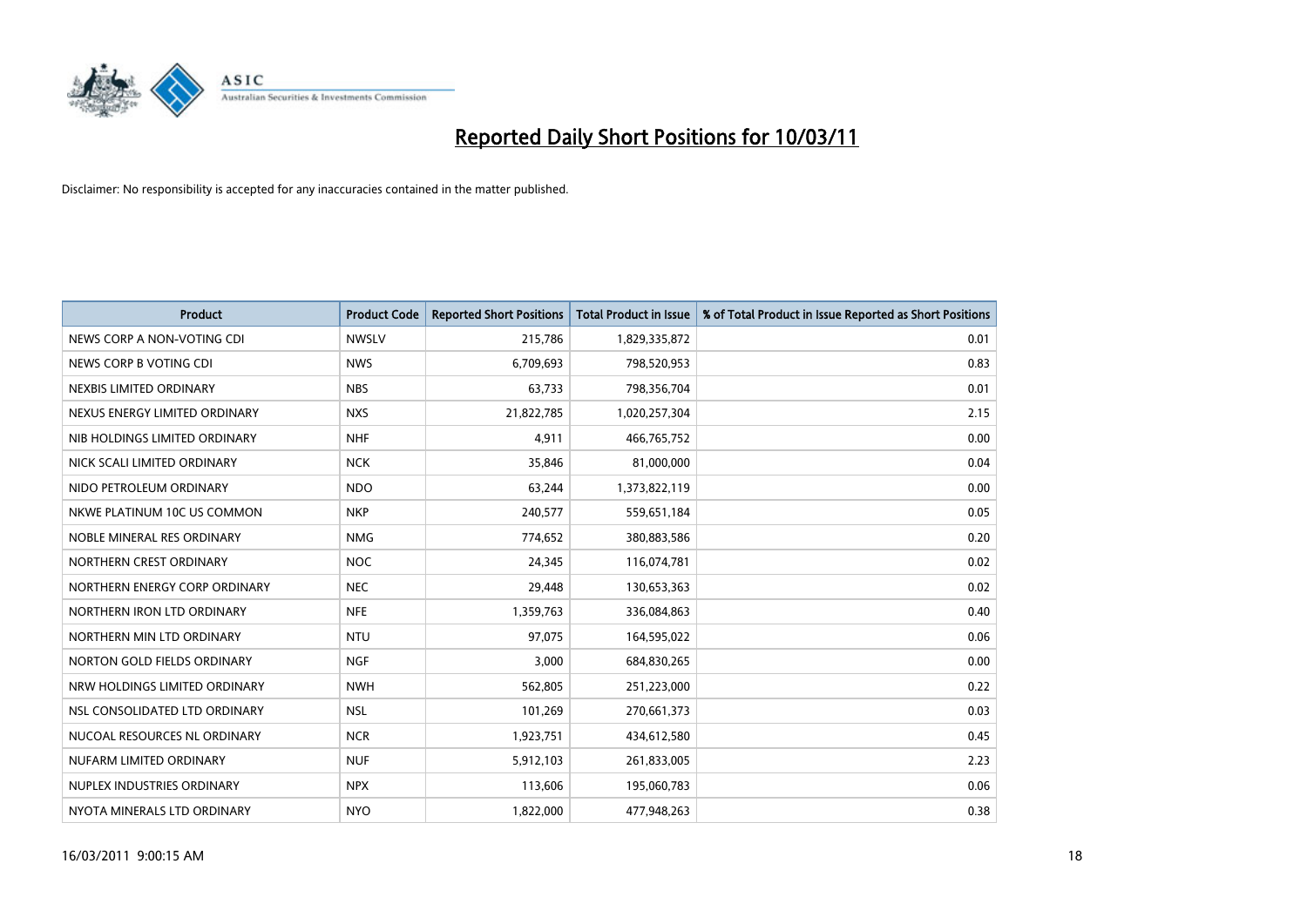

| Product                               | <b>Product Code</b> | <b>Reported Short Positions</b> | <b>Total Product in Issue</b> | % of Total Product in Issue Reported as Short Positions |
|---------------------------------------|---------------------|---------------------------------|-------------------------------|---------------------------------------------------------|
| <b>OAKTON LIMITED ORDINARY</b>        | <b>OKN</b>          | 619,249                         | 93,675,235                    | 0.66                                                    |
| OCEANAGOLD CORP. CHESS DEPOSITARY INT | <b>OGC</b>          | 420,364                         | 262,062,610                   | 0.15                                                    |
| OCEANIA CAPITAL LTD ORDINARY          | <b>OCP</b>          | 2,500                           | 91,921,295                    | 0.00                                                    |
| OIL SEARCH LTD ORDINARY               | OSH                 | 4,905,881                       | 1,312,888,303                 | 0.36                                                    |
| OM HOLDINGS LIMITED ORDINARY          | OMH                 | 3,581,478                       | 503,085,150                   | 0.72                                                    |
| <b>ONESTEEL LIMITED ORDINARY</b>      | OST                 | 8,357,928                       | 1,334,723,421                 | 0.60                                                    |
| ORICA LIMITED ORDINARY                | ORI                 | 1,218,297                       | 363,223,767                   | 0.33                                                    |
| ORIGIN ENERGY ORDINARY                | <b>ORG</b>          | 2,925,063                       | 885,197,012                   | 0.33                                                    |
| OROCOBRE LIMITED ORDINARY             | <b>ORE</b>          | 518,091                         | 102,813,894                   | 0.50                                                    |
| OROTONGROUP LIMITED ORDINARY          | <b>ORL</b>          | 6,141                           | 40,880,902                    | 0.02                                                    |
| OTTO ENERGY LIMITED ORDINARY          | <b>OEL</b>          | 115,948                         | 1,134,540,071                 | 0.01                                                    |
| OZ MINERALS ORDINARY                  | OZL                 | 30,120,843                      | 3,238,546,504                 | 0.92                                                    |
| PACIFIC BRANDS ORDINARY               | <b>PBG</b>          | 11,872,932                      | 931,386,248                   | 1.28                                                    |
| PALADIN ENERGY LTD ORDINARY           | <b>PDN</b>          | 17,176,620                      | 777,475,983                   | 2.21                                                    |
| PANAUST LIMITED ORDINARY              | <b>PNA</b>          | 16,597,470                      | 2,964,355,326                 | 0.53                                                    |
| PANORAMIC RESOURCES ORDINARY          | PAN                 | 1,476,413                       | 207,050,710                   | 0.70                                                    |
| PAPERLINX LIMITED ORDINARY            | <b>PPX</b>          | 29,780,636                      | 603,580,761                   | 4.96                                                    |
| PAPILLON RES LTD ORDINARY             | PIR                 | 618,164                         | 188,979,868                   | 0.32                                                    |
| PATTIES FOODS LTD ORDINARY            | PFL                 |                                 | 138,908,853                   | 0.00                                                    |
| PEET LIMITED ORDINARY                 | <b>PPC</b>          | 139,766                         | 302,965,804                   | 0.05                                                    |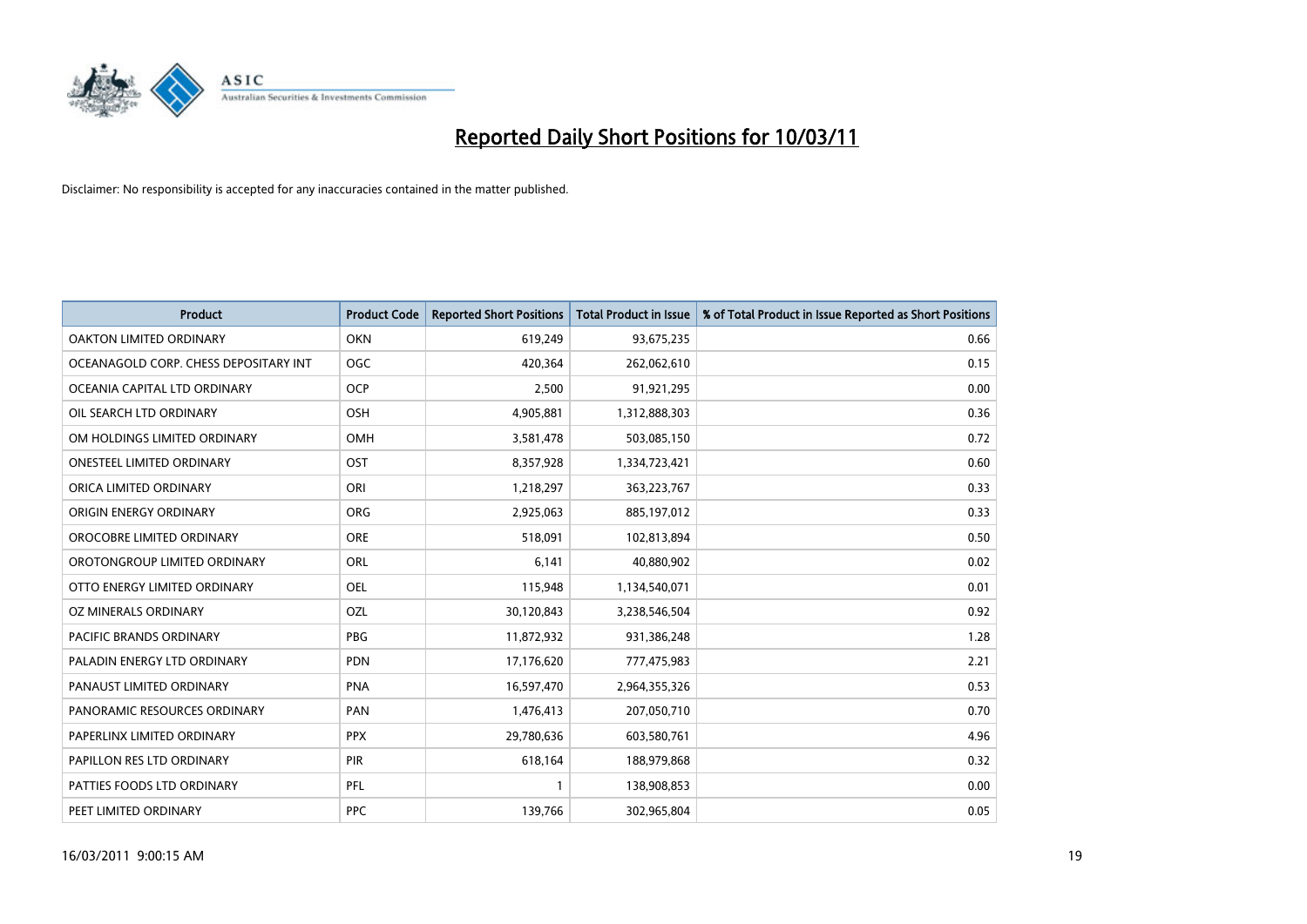

| <b>Product</b>                       | <b>Product Code</b> | <b>Reported Short Positions</b> | <b>Total Product in Issue</b> | % of Total Product in Issue Reported as Short Positions |
|--------------------------------------|---------------------|---------------------------------|-------------------------------|---------------------------------------------------------|
| PENINSULA ENERGY LTD ORDINARY        | <b>PEN</b>          | 2,475,565                       | 2,082,328,714                 | 0.12                                                    |
| PERILYA LIMITED ORDINARY             | PEM                 | 1,627,087                       | 526,075,563                   | 0.30                                                    |
| PERPETUAL LIMITED ORDINARY           | PPT                 | 2,509,371                       | 44,140,166                    | 5.66                                                    |
| PERSEUS MINING LTD ORDINARY          | PRU                 | 2,511,181                       | 423,202,088                   | 0.59                                                    |
| PETSEC ENERGY ORDINARY               | <b>PSA</b>          | 223,332                         | 231,283,622                   | 0.10                                                    |
| PHARMAXIS LTD ORDINARY               | <b>PXS</b>          | 1,102,723                       | 228,127,809                   | 0.48                                                    |
| PHOTON GROUP LTD ORDINARY            | PGA                 | 250,510                         | 1,540,543,357                 | 0.02                                                    |
| PIKE RIVER COAL ORDINARY             | <b>PRC</b>          | 257,595                         | 405,513,933                   | 0.06                                                    |
| PLATINUM ASSET ORDINARY              | <b>PTM</b>          | 6,073,151                       | 561,347,878                   | 1.09                                                    |
| PLATINUM AUSTRALIA ORDINARY          | <b>PLA</b>          | 5,198,685                       | 392,430,039                   | 1.34                                                    |
| PLATINUM CAPITAL LTD ORDINARY        | <b>PMC</b>          |                                 | 163,732,888                   | 0.00                                                    |
| PLUTON RESOURCES ORDINARY            | <b>PLV</b>          | 6,503                           | 181,457,362                   | 0.00                                                    |
| PMP LIMITED ORDINARY                 | PMP                 | 2,103,421                       | 335,338,483                   | 0.62                                                    |
| PORT BOUVARD LIMITED ORDINARY        | PBD                 | 6,754                           | 593,868,295                   | 0.00                                                    |
| PREMIER INVESTMENTS ORDINARY         | <b>PMV</b>          | 299,764                         | 155,030,045                   | 0.20                                                    |
| PRIMARY HEALTH CARE ORDINARY         | PRY                 | 11,920,681                      | 496,073,188                   | 2.40                                                    |
| PRIME INFR GROUP. STAPLED SECURITIES | PIH                 | 308,735                         | 351,776,795                   | 0.09                                                    |
| PRIME MEDIA GRP LTD ORDINARY         | <b>PRT</b>          | 17,125                          | 366,330,303                   | 0.00                                                    |
| PROGEN PHARMACEUTIC ORDINARY         | PGL                 | 151,596                         | 24,709,097                    | 0.61                                                    |
| PROGRAMMED ORDINARY                  | <b>PRG</b>          | 447,005                         | 118,169,908                   | 0.40                                                    |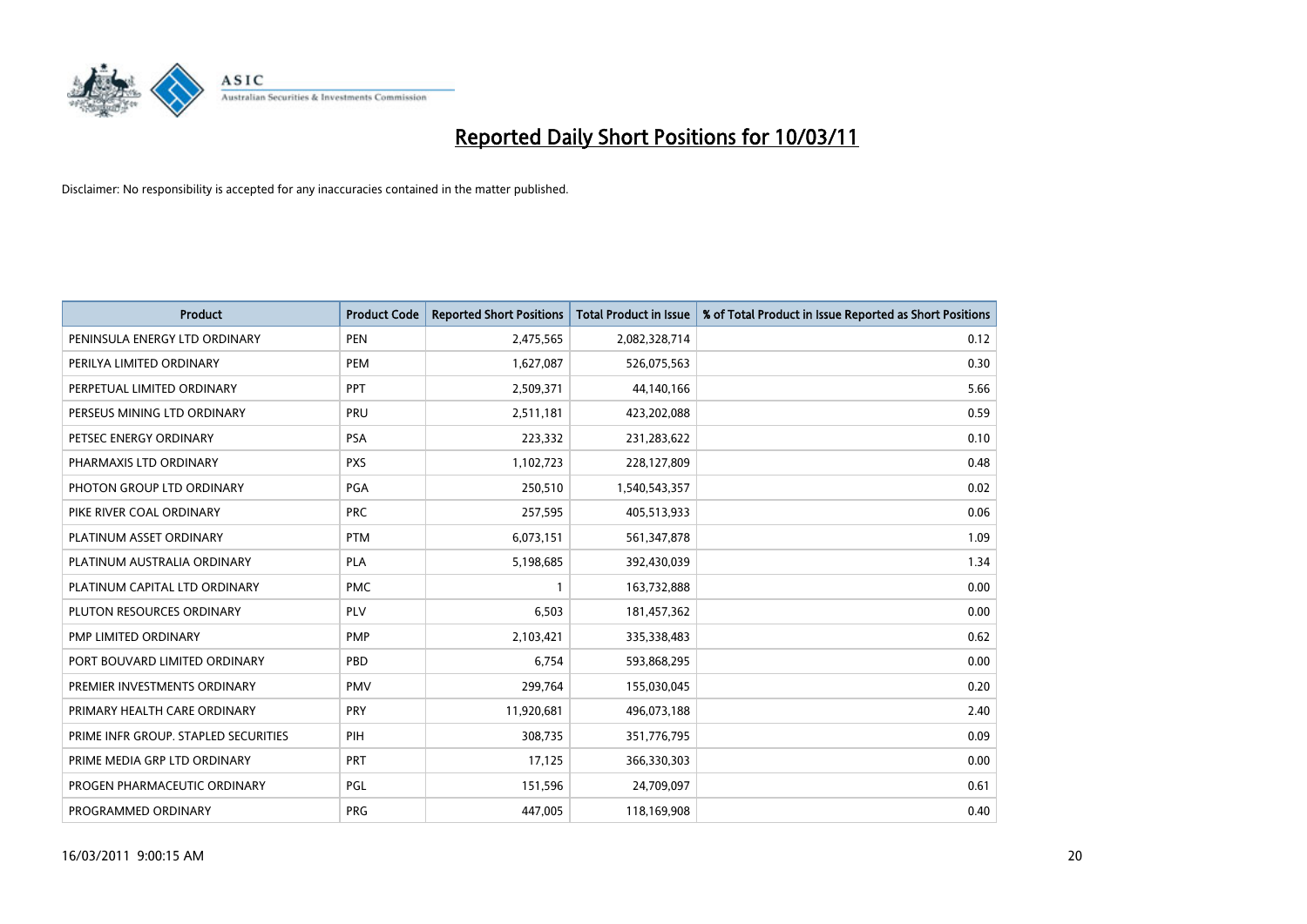

| <b>Product</b>                     | <b>Product Code</b> | <b>Reported Short Positions</b> | Total Product in Issue | % of Total Product in Issue Reported as Short Positions |
|------------------------------------|---------------------|---------------------------------|------------------------|---------------------------------------------------------|
| <b>PSIVIDA CORP CDI 1:1</b>        | <b>PVA</b>          | 6,878                           | 8,979,205              | 0.08                                                    |
| <b>QANTAS AIRWAYS ORDINARY</b>     | QAN                 | 28,266,748                      | 2,265,123,620          | 1.25                                                    |
| QBE INSURANCE GROUP ORDINARY       | <b>OBE</b>          | 18,487,828                      | 1,051,756,499          | 1.75                                                    |
| OR NATIONAL LIMITED ORDINARY       | <b>ORN</b>          | 19,327,477                      | 2,440,000,000          | 0.78                                                    |
| <b>OUICKSTEP HOLDINGS ORDINARY</b> | OHL                 | 947                             | 253,562,870            | 0.00                                                    |
| RAMELIUS RESOURCES ORDINARY        | <b>RMS</b>          | 129,435                         | 291,208,795            | 0.03                                                    |
| RAMSAY HEALTH CARE ORDINARY        | <b>RHC</b>          | 1,664,796                       | 202,081,252            | 0.81                                                    |
| <b>RCR TOMLINSON ORDINARY</b>      | <b>RCR</b>          | 68,067                          | 131,892,672            | 0.05                                                    |
| REA GROUP ORDINARY                 | <b>REA</b>          | 11,417                          | 129,691,280            | 0.00                                                    |
| <b>RECKON LIMITED ORDINARY</b>     | <b>RKN</b>          | $\overline{2}$                  | 133,384,060            | 0.00                                                    |
| <b>RED 5 LIMITED ORDINARY</b>      | <b>RED</b>          | 18,624                          | 1,283,597,526          | 0.00                                                    |
| <b>RED FORK ENERGY ORDINARY</b>    | <b>RFE</b>          | 7,792                           | 139,535,000            | 0.01                                                    |
| <b>REDFLEX HOLDINGS ORDINARY</b>   | <b>RDF</b>          | 500                             | 110,345,599            | 0.00                                                    |
| REED RESOURCES LTD ORDINARY        | <b>RDR</b>          | 397,582                         | 220,771,768            | 0.18                                                    |
| <b>REGIS RESOURCES ORDINARY</b>    | <b>RRL</b>          | 2,981,897                       | 430,750,415            | 0.69                                                    |
| RESMED INC CDI 10:1                | <b>RMD</b>          | 8,847,299                       | 1,534,676,730          | 0.57                                                    |
| <b>RESOLUTE MINING ORDINARY</b>    | <b>RSG</b>          | 4,301,055                       | 467,211,233            | 0.92                                                    |
| RESOURCE GENERATION ORDINARY       | <b>RES</b>          | 253,897                         | 244,400,530            | 0.10                                                    |
| REVERSE CORP LIMITED ORDINARY      | <b>REF</b>          | 25,141                          | 92,382,175             | 0.03                                                    |
| REX MINERALS LIMITED ORDINARY      | <b>RXM</b>          | 72,648                          | 150,317,460            | 0.05                                                    |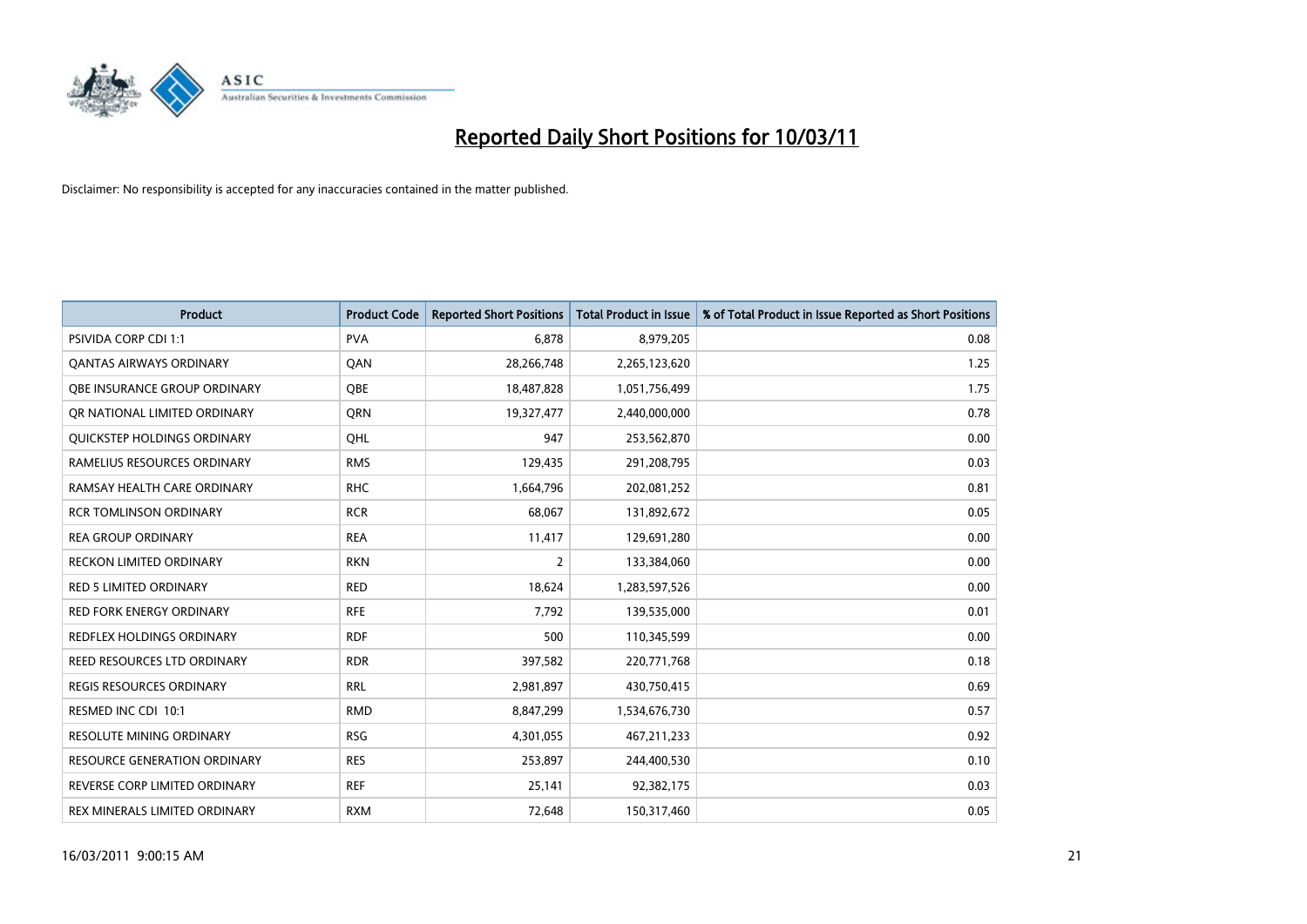

| <b>Product</b>                | <b>Product Code</b> | <b>Reported Short Positions</b> | <b>Total Product in Issue</b> | % of Total Product in Issue Reported as Short Positions |
|-------------------------------|---------------------|---------------------------------|-------------------------------|---------------------------------------------------------|
| <b>RHG LIMITED ORDINARY</b>   | <b>RHG</b>          | 96,914                          | 318,745,978                   | 0.02                                                    |
| RIDLEY CORPORATION ORDINARY   | <b>RIC</b>          | 393,838                         | 307,817,071                   | 0.13                                                    |
| RIO TINTO LIMITED ORDINARY    | <b>RIO</b>          | 14,681,154                      | 435,758,720                   | 3.33                                                    |
| RIVERCITY MOTORWAY STAPLED    | <b>RCY</b>          | 132,000                         | 957,010,115                   | 0.01                                                    |
| RIVERSDALE MINING ORDINARY    | <b>RIV</b>          | 3,150,856                       | 236,696,188                   | 1.32                                                    |
| ROBUST RESOURCES ORDINARY     | <b>ROL</b>          | 39,818                          | 84,944,097                    | 0.04                                                    |
| ROC OIL COMPANY ORDINARY      | <b>ROC</b>          | 8,679,946                       | 713,154,560                   | 1.22                                                    |
| <b>RP DATA LTD ORDINARY</b>   | <b>RPX</b>          | 18,390                          | 149,246,421                   | 0.01                                                    |
| SAI GLOBAL LIMITED ORDINARY   | SAI                 | 239,462                         | 198,041,195                   | 0.10                                                    |
| SALMAT LIMITED ORDINARY       | <b>SLM</b>          | 289,857                         | 159,749,049                   | 0.18                                                    |
| SAMSON OIL & GAS LTD ORDINARY | SSN                 | 215,957                         | 1,691,943,118                 | 0.01                                                    |
| SANDFIRE RESOURCES ORDINARY   | <b>SFR</b>          | 310,682                         | 148,309,969                   | 0.19                                                    |
| <b>SANTOS LTD ORDINARY</b>    | <b>STO</b>          | 6,750,662                       | 874,246,838                   | 0.76                                                    |
| SARACEN MINERAL ORDINARY      | SAR                 | 455,154                         | 492,151,415                   | 0.09                                                    |
| SEDGMAN LIMITED ORDINARY      | <b>SDM</b>          | 396,978                         | 207,997,898                   | 0.19                                                    |
| SEEK LIMITED ORDINARY         | <b>SEK</b>          | 4,925,450                       | 336,584,488                   | 1.46                                                    |
| SENETAS CORPORATION ORDINARY  | <b>SEN</b>          | 756,999                         | 463,105,195                   | 0.16                                                    |
| SENEX ENERGY LIMITED ORDINARY | <b>SXY</b>          | 494,364                         | 588,424,680                   | 0.08                                                    |
| SERVCORP LIMITED ORDINARY     | SRV                 | 239,702                         | 98,440,807                    | 0.24                                                    |
| SERVICE STREAM ORDINARY       | <b>SSM</b>          | 420,292                         | 283,418,867                   | 0.15                                                    |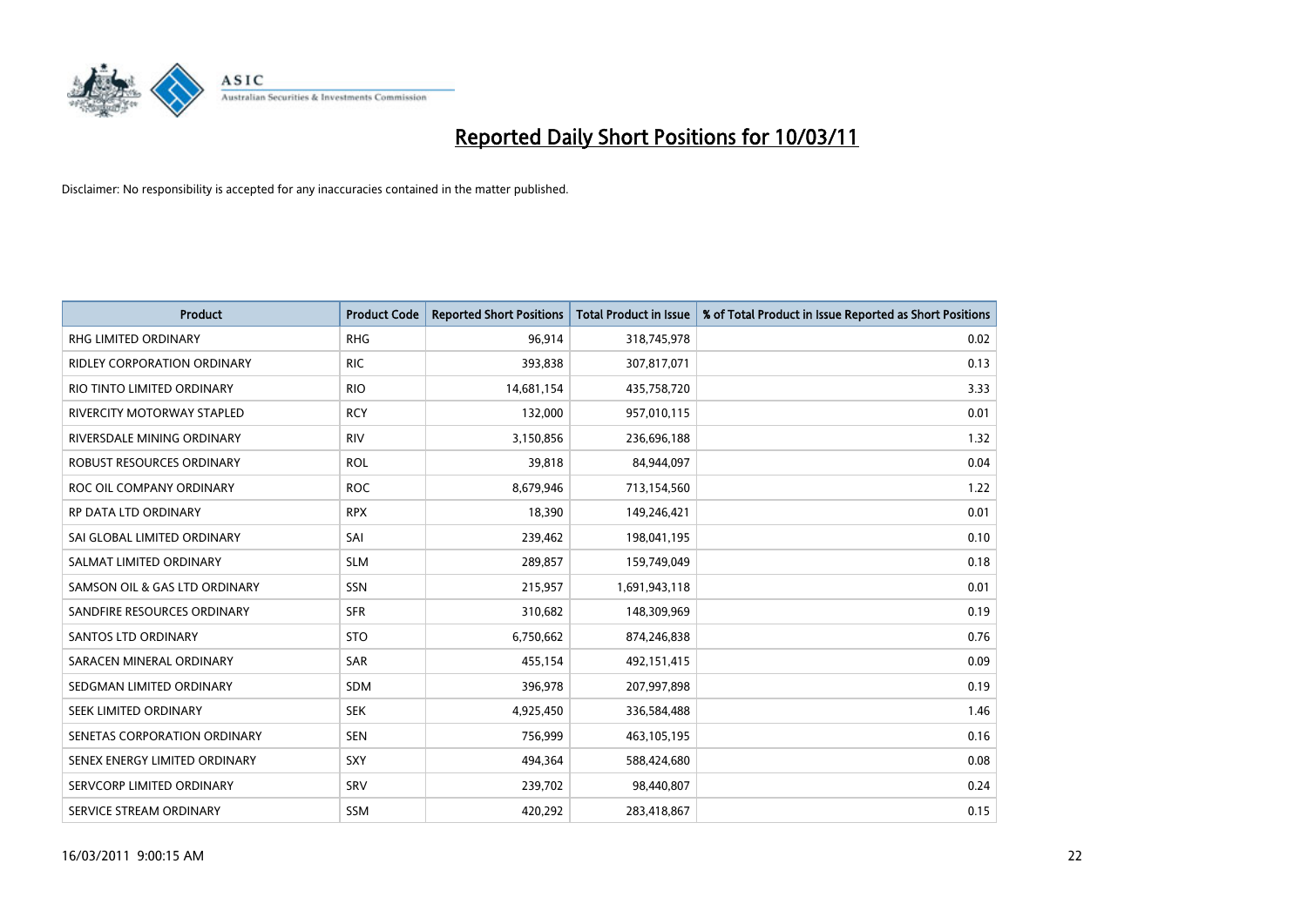

| <b>Product</b>                           | <b>Product Code</b> | <b>Reported Short Positions</b> | <b>Total Product in Issue</b> | % of Total Product in Issue Reported as Short Positions |
|------------------------------------------|---------------------|---------------------------------|-------------------------------|---------------------------------------------------------|
| SEVEN GROUP HOLDINGS ORDINARY            | <b>SVW</b>          | 77,244                          | 305,410,281                   | 0.02                                                    |
| SIGMA PHARMACEUTICAL ORDINARY            | <b>SIP</b>          | 24,427,162                      | 1,178,626,572                 | 2.08                                                    |
| SIGNATURE METALS LTD ORDINARY            | <b>SBL</b>          | 2,400,000                       | 1,859,133,724                 | 0.13                                                    |
| SILEX SYSTEMS ORDINARY                   | <b>SLX</b>          | 262,512                         | 170,128,997                   | 0.15                                                    |
| SILVER LAKE RESOURCE ORDINARY            | <b>SLR</b>          | 295,738                         | 178,882,838                   | 0.17                                                    |
| SIMS METAL MGMT LTD ORDINARY             | SGM                 | 3,391,386                       | 204,927,017                   | 1.68                                                    |
| SINGAPORE TELECOMM. CHESS DEPOSITARY INT | SGT                 | 6,758,543                       | 310,378,692                   | 2.17                                                    |
| SKILLED GROUP LTD ORDINARY               | <b>SKE</b>          | 628,552                         | 224,511,171                   | 0.29                                                    |
| SKY CITY ENTERTAIN. ORDINARY             | <b>SKC</b>          | 1,709,993                       | 575,114,687                   | 0.30                                                    |
| SMS MANAGEMENT, ORDINARY                 | <b>SMX</b>          | 172,724                         | 67,661,358                    | 0.25                                                    |
| SONIC HEALTHCARE ORDINARY                | <b>SHL</b>          | 5,618,443                       | 388,429,875                   | 1.46                                                    |
| SOUL PATTINSON (W.H) ORDINARY            | SOL                 | 35,308                          | 238,640,580                   | 0.01                                                    |
| SOUTH BOULDER MINES ORDINARY             | <b>STB</b>          | 13,343                          | 85,475,688                    | 0.02                                                    |
| SP AUSNET STAPLED SECURITIES             | <b>SPN</b>          | 7,904,847                       | 2,795,115,439                 | 0.27                                                    |
| SPARK INFRASTRUCTURE STAPLED NOTE & UNIT | SKI                 | 10,037,719                      | 1,326,734,264                 | 0.75                                                    |
| SPDR 200 FUND ETF UNITS                  | <b>STW</b>          | 8                               | 51,439,159                    | 0.00                                                    |
| SPECIALTY FASHION ORDINARY               | <b>SFH</b>          | 2,348,467                       | 191,686,122                   | 1.22                                                    |
| SPHERE MINERALS LTD ORDINARY             | <b>SPH</b>          | 1,991                           | 171,348,151                   | 0.00                                                    |
| SPOTLESS GROUP LTD ORDINARY              | <b>SPT</b>          | 4,993,893                       | 261,070,153                   | 1.91                                                    |
| ST BARBARA LIMITED ORDINARY              | <b>SBM</b>          | 3,856,474                       | 325,615,389                   | 1.19                                                    |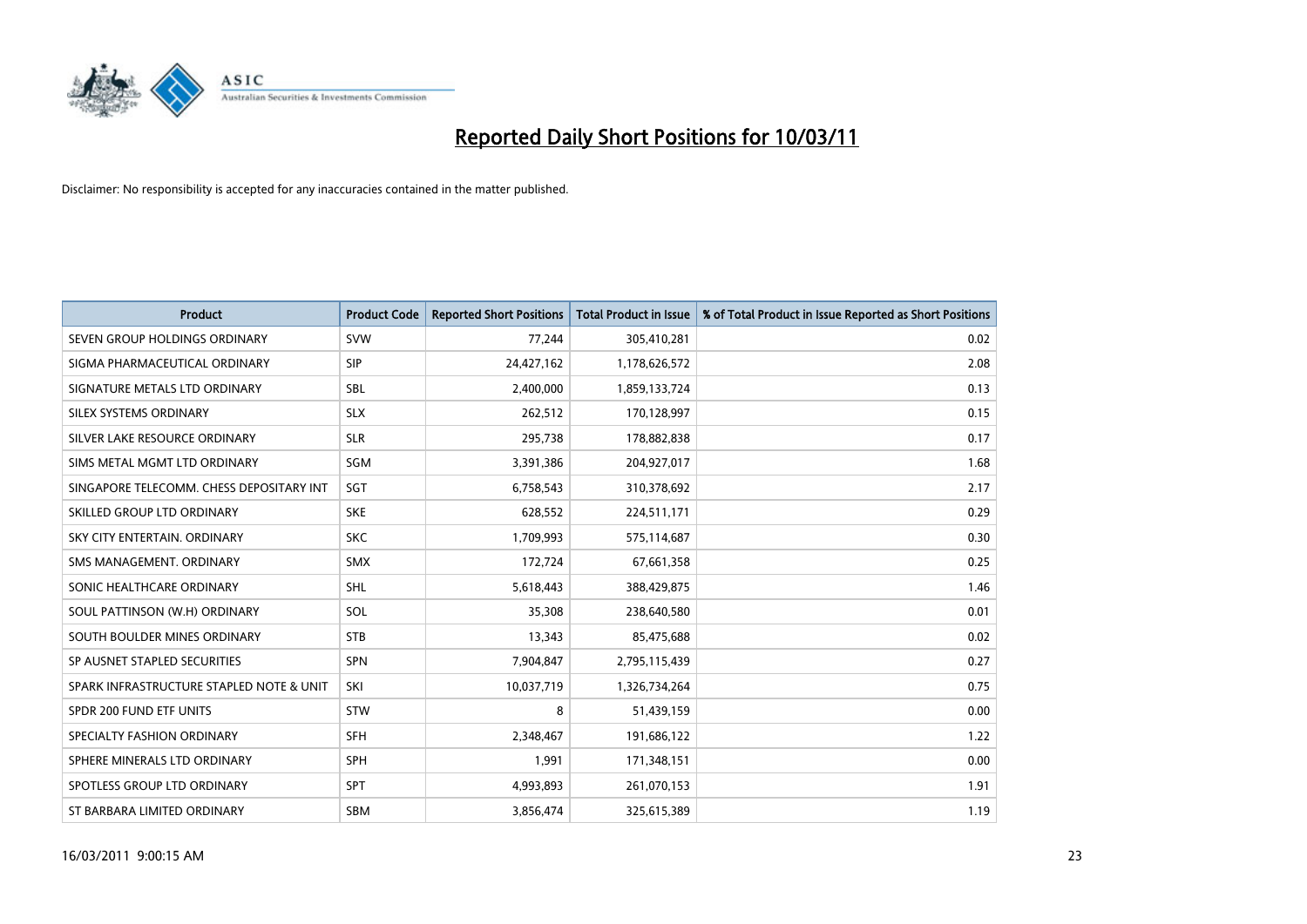

| <b>Product</b>                  | <b>Product Code</b> | <b>Reported Short Positions</b> | Total Product in Issue | % of Total Product in Issue Reported as Short Positions |
|---------------------------------|---------------------|---------------------------------|------------------------|---------------------------------------------------------|
| STAGING CONNECTIONS ORDINARY    | <b>STG</b>          | 2,917,189                       | 78,317,726             | 3.72                                                    |
| STANMORE COAL LTD ORDINARY      | <b>SMR</b>          | 63,631                          | 87,250,738             | 0.07                                                    |
| STARPHARMA HOLDINGS ORDINARY    | SPL                 | 62,555                          | 244,682,721            | 0.03                                                    |
| STH AMERICAN COR LTD ORDINARY   | SAY                 | 9,200                           | 233,651,371            | 0.00                                                    |
| STH CRS ELECT ENGNR ORDINARY    | <b>SXE</b>          | 7,914                           | 124,178,939            | 0.01                                                    |
| STHN CROSS MEDIA ORDINARY       | SXL                 | 655,446                         | 378,827,750            | 0.18                                                    |
| STOCKLAND UNITS/ORD STAPLED     | SGP                 | 18,123,541                      | 2,383,036,717          | 0.75                                                    |
| STRAITS RES LTD. ORDINARY       | SRO                 | 2,419,518                       | 316, 342, 835          | 0.75                                                    |
| STW COMMUNICATIONS ORDINARY     | SGN                 | 230,635                         | 364,310,964            | 0.06                                                    |
| SUNCORP GROUP LTD ORDINARY      | <b>SUN</b>          | 6,291,489                       | 1,281,390,524          | 0.47                                                    |
| SUNDANCE ENERGY ORDINARY        | <b>SEA</b>          | 158,417                         | 276,709,585            | 0.05                                                    |
| SUNDANCE RESOURCES ORDINARY     | SDL                 | 28,013,122                      | 2,712,401,668          | 1.04                                                    |
| SUNLAND GROUP LTD ORDINARY      | <b>SDG</b>          | 543,749                         | 224,881,794            | 0.21                                                    |
| SUPER RET REP LTD ORDINARY      | SUL                 | 108,744                         | 129,077,342            | 0.09                                                    |
| SWICK MINING ORDINARY           | <b>SWK</b>          | 1,548                           | 236,724,970            | 0.00                                                    |
| SYMEX HOLDINGS ORDINARY         | <b>SYM</b>          | 6,633                           | 125,037,628            | 0.01                                                    |
| TABCORP HOLDINGS LTD ORDINARY   | <b>TAH</b>          | 2,730,626                       | 684,918,140            | 0.38                                                    |
| TALENT2 INTERNATION ORDINARY    | <b>TWO</b>          | 7                               | 142,083,750            | 0.00                                                    |
| <b>TALISMAN MINING ORDINARY</b> | <b>TLM</b>          | 16,493                          | 130,438,627            | 0.02                                                    |
| TANAMI GOLD NL ORDINARY         | <b>TAM</b>          | 35,760                          | 260,997,677            | 0.02                                                    |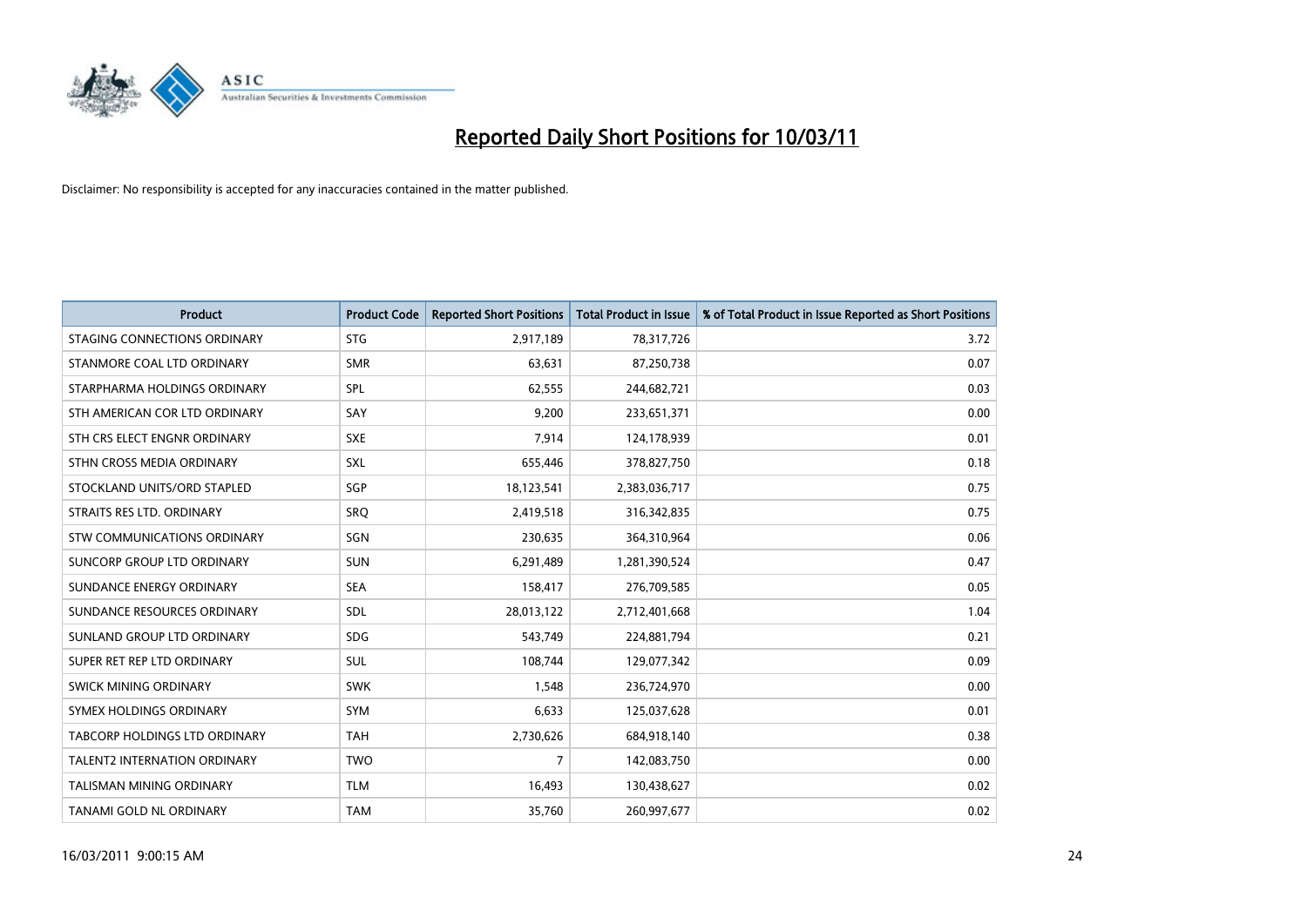

| <b>Product</b>                   | <b>Product Code</b> | <b>Reported Short Positions</b> | <b>Total Product in Issue</b> | % of Total Product in Issue Reported as Short Positions |
|----------------------------------|---------------------|---------------------------------|-------------------------------|---------------------------------------------------------|
| TAP OIL LIMITED ORDINARY         | <b>TAP</b>          | 1,388,216                       | 240,967,311                   | 0.59                                                    |
| TASSAL GROUP LIMITED ORDINARY    | <b>TGR</b>          | 28,404                          | 146,304,404                   | 0.01                                                    |
| <b>TATTS GROUP LTD ORDINARY</b>  | <b>TTS</b>          | 25,548,235                      | 1,301,092,863                 | 1.95                                                    |
| TELECOM CORPORATION ORDINARY     | <b>TEL</b>          | 27,884,961                      | 1,924,626,240                 | 1.45                                                    |
| TELSTRA CORPORATION, ORDINARY    | <b>TLS</b>          | 79,100,499                      | 12,443,074,357                | 0.61                                                    |
| TEN NETWORK HOLDINGS ORDINARY    | <b>TEN</b>          | 24,450,896                      | 1,045,236,720                 | 2.33                                                    |
| TERANGA GOLD CORP CDI 1:1        | <b>TGZ</b>          | 230.766                         | 151,109,395                   | 0.15                                                    |
| TFS CORPORATION LTD ORDINARY     | <b>TFC</b>          | 64,242                          | 228,397,097                   | 0.02                                                    |
| THE REJECT SHOP ORDINARY         | <b>TRS</b>          | 513,269                         | 26,033,570                    | 1.96                                                    |
| THOR MINING PLC CHESS DEPOSITARY | <b>THR</b>          | 2,307                           | 240,235,256                   | 0.00                                                    |
| THORN GROUP LIMITED ORDINARY     | <b>TGA</b>          | 137,561                         | 129,858,924                   | 0.11                                                    |
| THUNDELARRA EXPLOR, ORDINARY     | <b>THX</b>          | 57,993                          | 153,414,483                   | 0.04                                                    |
| <b>TIGER RESOURCES ORDINARY</b>  | <b>TGS</b>          | 421,118                         | 668,635,549                   | 0.06                                                    |
| TIMBERCORP LIMITED ORDINARY      | <b>TIM</b>          | 90,074                          | 352,071,429                   | 0.02                                                    |
| TISHMAN SPEYER UNITS             | <b>TSO</b>          | 49,051                          | 338,440,904                   | 0.01                                                    |
| TNG LIMITED ORDINARY             | <b>TNG</b>          | 4,321                           | 258,055,076                   | 0.00                                                    |
| TOLL HOLDINGS LTD ORDINARY       | <b>TOL</b>          | 14,545,713                      | 706,577,616                   | 2.04                                                    |
| TORO ENERGY LIMITED ORDINARY     | <b>TOE</b>          | 35,404                          | 964,936,676                   | 0.00                                                    |
| <b>TOWER AUSTRALIA ORDINARY</b>  | <b>TAL</b>          | 338,429                         | 419,652,394                   | 0.07                                                    |
| <b>TOWER LIMITED ORDINARY</b>    | <b>TWR</b>          | 690,119                         | 263,603,448                   | 0.26                                                    |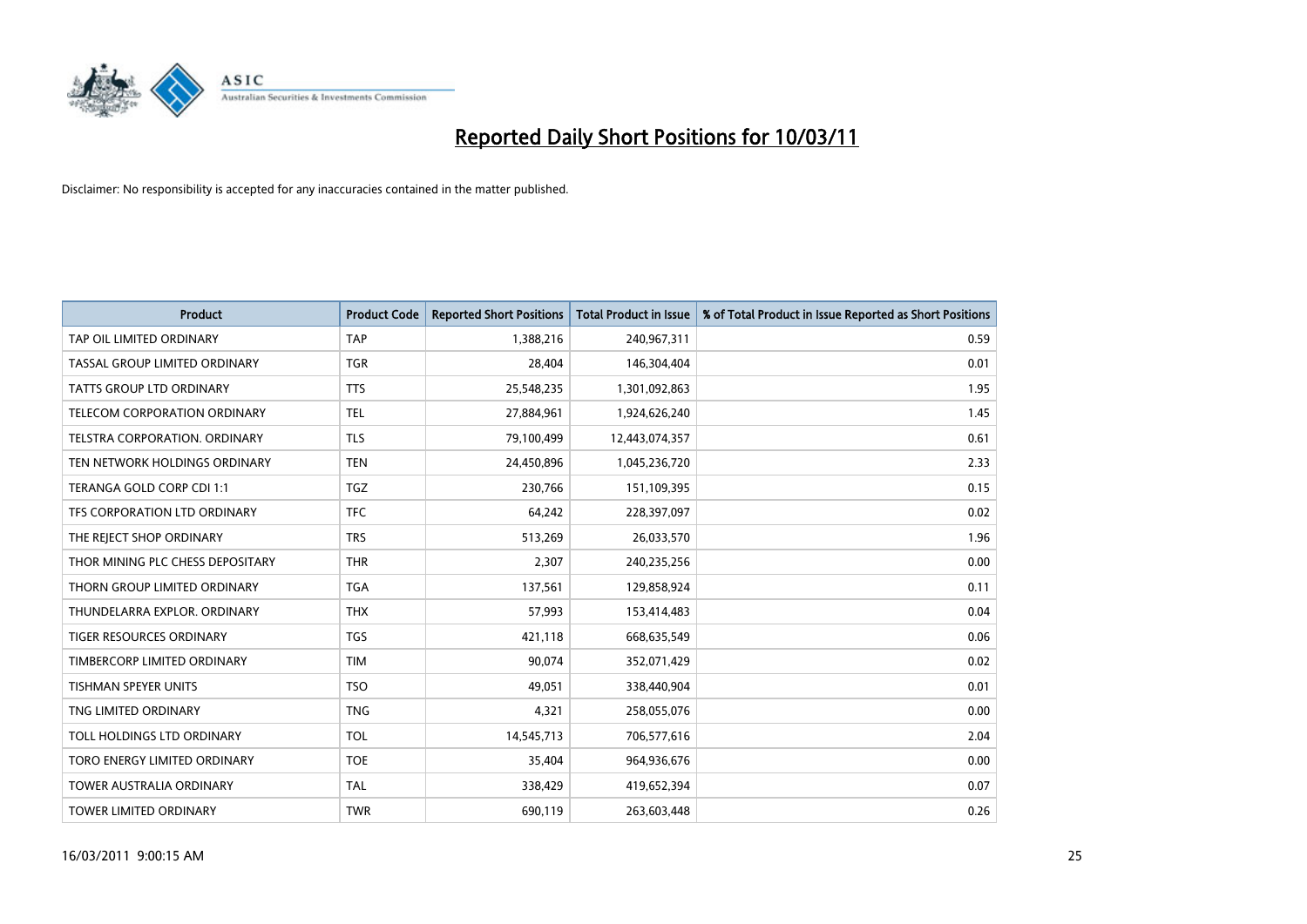

| <b>Product</b>                            | <b>Product Code</b> | <b>Reported Short Positions</b> | <b>Total Product in Issue</b> | % of Total Product in Issue Reported as Short Positions |
|-------------------------------------------|---------------------|---------------------------------|-------------------------------|---------------------------------------------------------|
| TOX FREE SOLUTIONS ORDINARY               | <b>TOX</b>          | 83,578                          | 92,290,500                    | 0.09                                                    |
| TPG TELECOM LIMITED ORDINARY              | <b>TPM</b>          | 2,937,674                       | 775,522,421                   | 0.36                                                    |
| TRANSFIELD SERV INFR STAPLED SECURITIES   | <b>TSI</b>          | 1,701,756                       | 434,862,971                   | 0.39                                                    |
| TRANSFIELD SERVICES ORDINARY              | <b>TSE</b>          | 2,062,138                       | 549,715,957                   | 0.38                                                    |
| TRANSPACIFIC INDUST, ORDINARY             | <b>TPI</b>          | 18,643,186                      | 960,638,735                   | 1.94                                                    |
| TRANSURBAN GROUP TRIPLE STAPLED SEC.      | <b>TCL</b>          | 5,817,002                       | 1,443,543,731                 | 0.41                                                    |
| TRINITY GROUP STAPLED SECURITIES          | <b>TCO</b>          | 3,419                           | 231,701,539                   | 0.00                                                    |
| TROY RESOURCES NL ORDINARY                | <b>TRY</b>          | 27,751                          | 87,565,323                    | 0.03                                                    |
| UGL LIMITED ORDINARY                      | <b>UGL</b>          | 4,726,831                       | 166,047,171                   | 2.82                                                    |
| UNILIFE CORPORATION CDI US PROHIBITED     | <b>UNS</b>          | 257,153                         | 272,951,939                   | 0.08                                                    |
| UXC LIMITED ORDINARY                      | <b>UXC</b>          | 749,979                         | 305,789,718                   | 0.23                                                    |
| VALAD PROPERTY GROUP STAPLED US PROHIBIT. | <b>VPG</b>          | 4,745,102                       | 115,108,116                   | 4.12                                                    |
| VDM GROUP LIMITED ORDINARY                | <b>VMG</b>          | 11,116                          | 193,127,749                   | 0.01                                                    |
| <b>VENTURE MINERALS ORDINARY</b>          | <b>VMS</b>          | 415,603                         | 220,943,592                   | 0.18                                                    |
| <b>VENTUREX RESOURCES ORDINARY</b>        | <b>VXR</b>          | 4,199,014                       | 1,087,242,726                 | 0.39                                                    |
| VIRGIN BLUE HOLDINGS ORDINARY             | <b>VBA</b>          | 39,820,948                      | 2,210,197,600                 | 1.79                                                    |
| VISION GROUP HLDGS ORDINARY               | <b>VGH</b>          | 78,000                          | 73,583,806                    | 0.11                                                    |
| <b>VITA GROUP LTD ORDINARY</b>            | <b>VTG</b>          | 75,190                          | 142,499,800                   | 0.05                                                    |
| VITERRA INC CDI 1:1                       | <b>VTA</b>          | 3,828                           | 68,629,939                    | 0.01                                                    |
| <b>WATPAC LIMITED ORDINARY</b>            | <b>WTP</b>          | 52,611                          | 183,341,382                   | 0.02                                                    |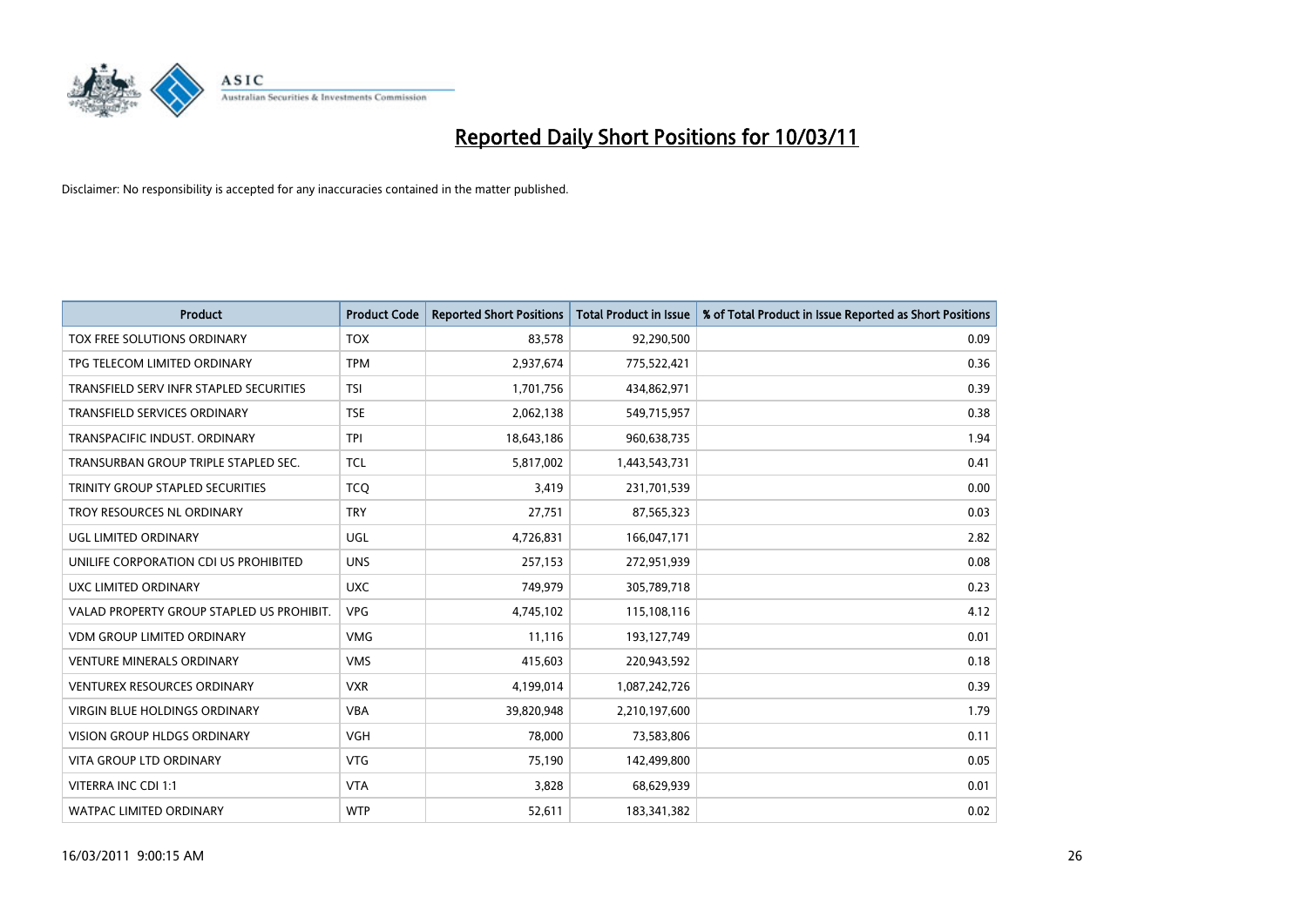

| <b>Product</b>                         | <b>Product Code</b> | <b>Reported Short Positions</b> | <b>Total Product in Issue</b> | % of Total Product in Issue Reported as Short Positions |
|----------------------------------------|---------------------|---------------------------------|-------------------------------|---------------------------------------------------------|
| <b>WDS LIMITED ORDINARY</b>            | <b>WDS</b>          | 89,624                          | 143,107,458                   | 0.07                                                    |
| WEBFIRM GROUP LTD ORDINARY             | <b>WFM</b>          | 25,153                          | 676, 342, 536                 | 0.00                                                    |
| WEBIET LIMITED ORDINARY                | <b>WEB</b>          | 52,338                          | 77,961,278                    | 0.07                                                    |
| <b>WESFARMERS LIMITED ORDINARY</b>     | <b>WES</b>          | 19,917,607                      | 1,005,191,394                 | 1.95                                                    |
| WESFARMERS LIMITED PARTIALLY PROTECTED | <b>WESN</b>         | 54,719                          | 151,880,768                   | 0.02                                                    |
| WEST AUSTRALIAN NEWS ORDINARY          | <b>WAN</b>          | 2,660,146                       | 219,668,970                   | 1.20                                                    |
| WESTERN AREAS NL ORDINARY              | <b>WSA</b>          | 7,854,006                       | 179,735,899                   | 4.37                                                    |
| WESTERN DESERT RES. ORDINARY           | <b>WDR</b>          | 1,948                           | 154,684,908                   | 0.00                                                    |
| WESTFIELD GROUP ORD/UNIT STAPLED SEC   | <b>WDC</b>          | 11,314,447                      | 2,308,988,539                 | 0.45                                                    |
| WESTFIELD RETAIL TST UNIT STAPLED      | <b>WRT</b>          | 19,750,052                      | 3,054,166,195                 | 0.65                                                    |
| WESTPAC BANKING CORP ORDINARY          | <b>WBC</b>          | 27,242,922                      | 3,008,696,832                 | 0.87                                                    |
| WHITE ENERGY COMPANY ORDINARY          | <b>WEC</b>          | 9,499,421                       | 313,437,011                   | 3.03                                                    |
| WHITEHAVEN COAL ORDINARY               | <b>WHC</b>          | 1,126,844                       | 493,766,736                   | 0.23                                                    |
| WHK GROUP LIMITED ORDINARY             | <b>WHG</b>          | 34,194                          | 265,142,652                   | 0.01                                                    |
| <b>WILDHORSE ENERGY ORDINARY</b>       | <b>WHE</b>          | 29,991                          | 227,104,100                   | 0.01                                                    |
| WINDIMURRA VANADIUM ORDINARY           | <b>WVL</b>          | 163,685                         | 154,278,674                   | 0.11                                                    |
| WOODSIDE PETROLEUM ORDINARY            | <b>WPL</b>          | 4,262,505                       | 783,401,631                   | 0.53                                                    |
| WOOLWORTHS LIMITED ORDINARY            | <b>WOW</b>          | 4,483,661                       | 1,212,889,709                 | 0.33                                                    |
| WORLEYPARSONS LTD ORDINARY             | <b>WOR</b>          | 4,411,364                       | 240,576,301                   | 1.84                                                    |
| WOTIF.COM HOLDINGS ORDINARY            | <b>WTF</b>          | 7,558,570                       | 210,980,444                   | 3.54                                                    |